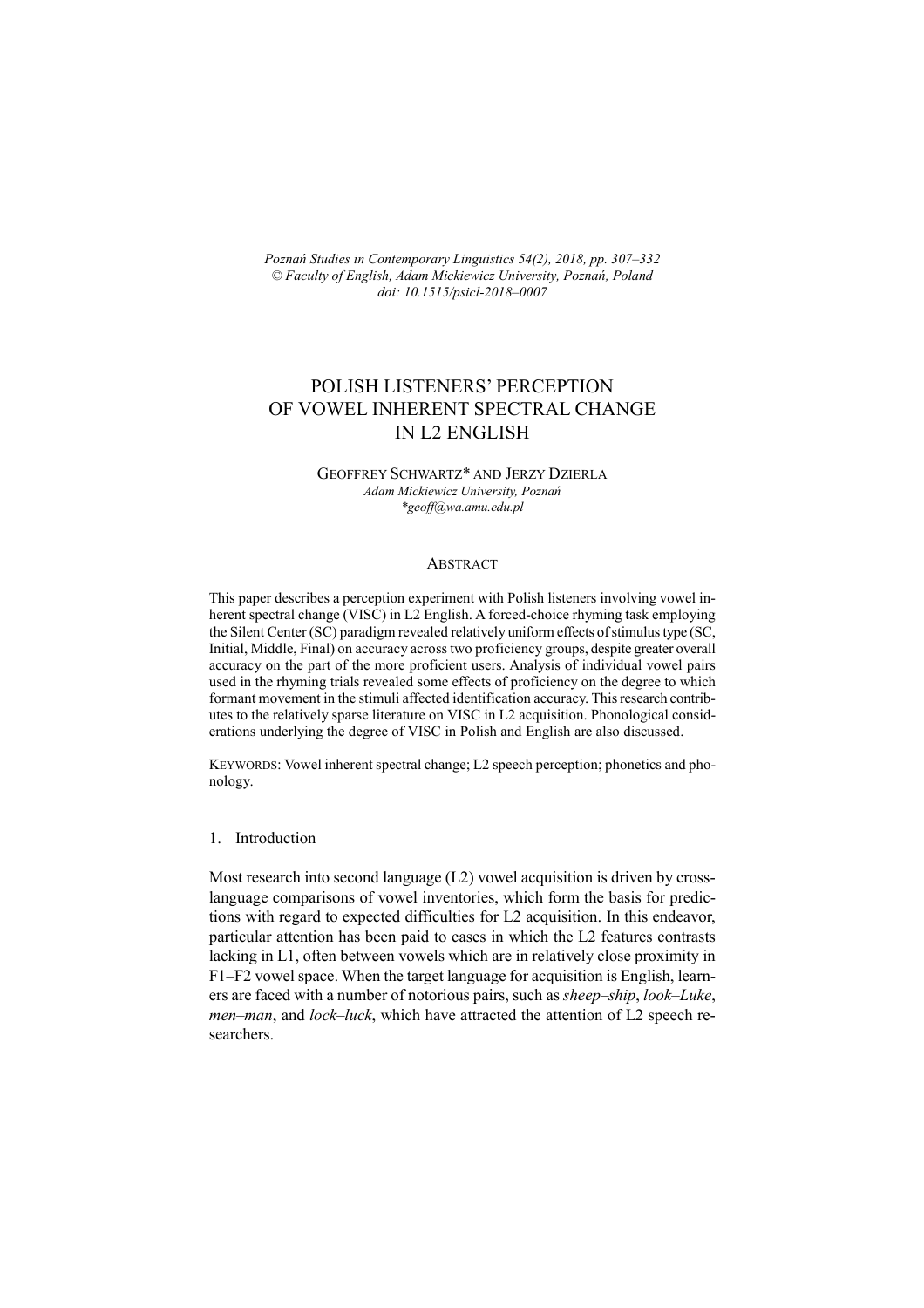In probing these issues, investigators have compared the perceptual weight of different types of acoustic cues used by listeners. Most frequently, these comparisons have examined the role of vowel duration as opposed to formant targets in F1–F2 space. One interesting finding is that L2 learners from L1s without vowel duration contrasts may use duration cues in discriminating L2 contrasts. For example, both Bohn (1995) and Escudero and Boersma (2004) describe findings by which L1 Spanish speakers place more weight on duration cues while native speakers attend more to spectral cues in distinguishing the vowels in *beat* and *bit*. Rojczyk (2011) made a similar observation in an experiment on L1 Polish speakers' discrimination of English /æ/ from /ʌ/. Despite the fact that Polish has no duration contrasts, learners noticed the longer duration of  $\alpha$  and use it to discriminate the vowel from  $\Lambda$ . These findings are compatible with what Bohn (1995) has described as a type of perceptual "desensitization" by L2 learners. The claim is that when a new L2 vowel sound is in close spectral proximity to an L1 sound, listeners are "desensitized" to its spectral details, promoting duration as the best available cue for learner discrimination. Bohn's desensitization hypothesis is closely related to the postulate of Flege's Speech Learning Model (SLM) by which L2 sounds that are phonetically similar to L1 sounds are subject to equivalence classification (Flege 1987), hindering acquisition.

While this and similar research is invaluable for our understanding of L2 speech perception, they avoid a more general question: how is it that contrasts between spectrally similar vowels arise in the first place? In other words, shouldn't children learning English as an L1 also become desensitized to spectral similarity and start merging difficult contrasts? One relatively new current in phonetics research may provide an answer to these questions. Vowel Inherent Spectral Change (VISC; e.g. Morrison and Assmann 2013), i.e. changes in formant frequencies over the time course of a vowel, is becoming an increasingly prominent element of descriptions of L1 English vowel systems. Traditionally descriptions of vowels are based on static target positions in a two-dimensional acoustic space, with no representation of time apart from diacritics denoting length or clipping. By looking at VISC, we may see how two vowels that have similar "target" positions in fact may have greatly different dynamic properties. For example, it has been observed that the contrasts between long and short (lax and tense) high vowels in English, which are notoriously difficult for L2 learners, is based in large measure on the direction of formant movement. Tense vowels tend to move more toward the periphery of F1–F2 space, while lax vowels tend to show movement toward the center (Nearey and Assmann 1986; Nearey 2013).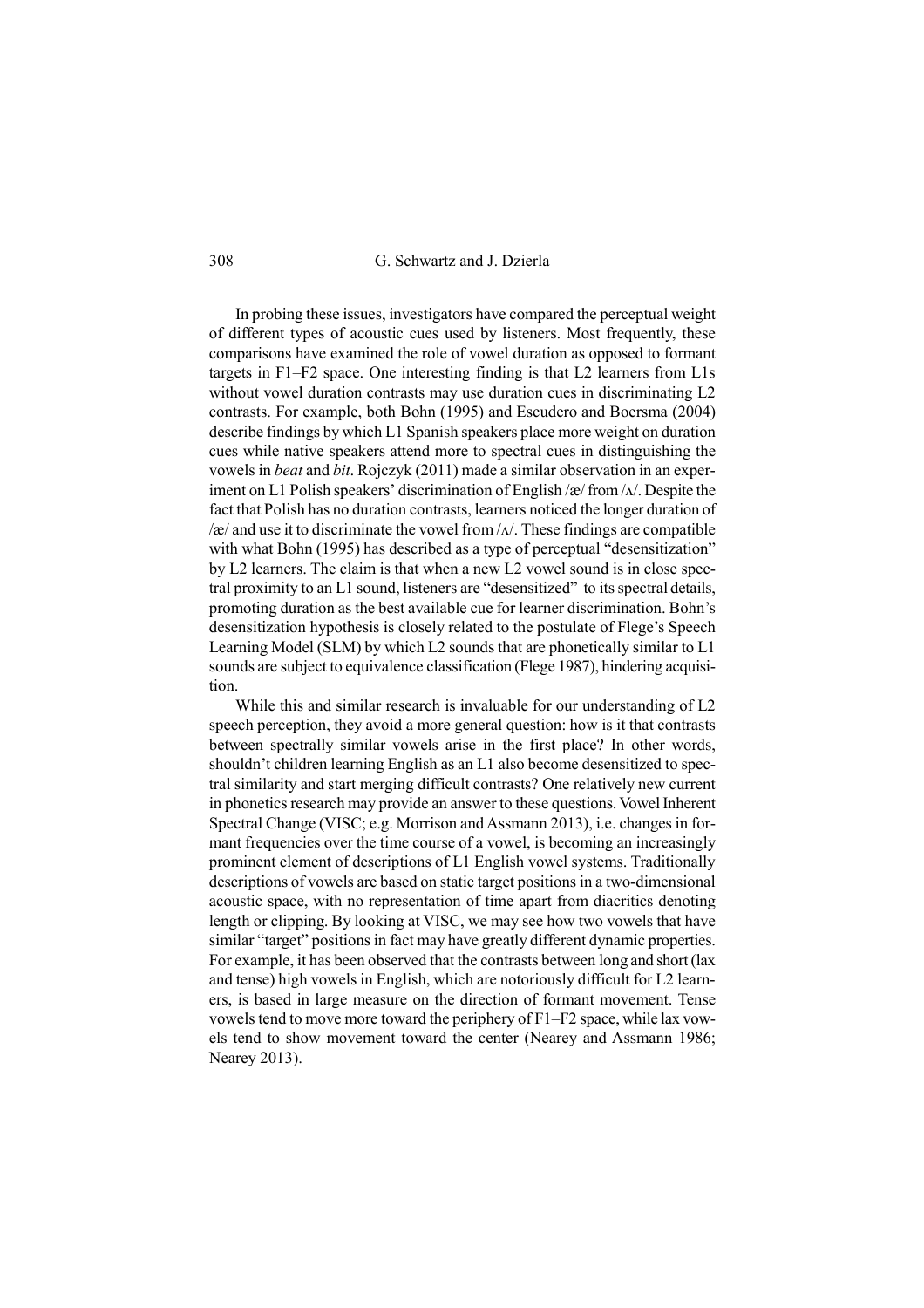VISC also has implications for L2 speech acquisition research, which has been slow to incorporate spectral dynamics into descriptive and empirical work on the production and perception of L2 vowels. This fact is somewhat surprising, since textbook descriptions of English vowels (e.g. Cruttenden 2001; Collins and Mees 2009) often mention diphthongization as a characteristic feature of the vowel system of many native varieties. Nevertheless, VISC has yet to find its way into the mainstream of L2 speech research. The present paper is part of a larger project which looks at the acquisition of English VISC by L1 Polish learners. Since Polish is a language with a simple vowel system and relatively stable vowel quality (Dutkiewicz and Sawicka 1995), our goal is to consider the dynamic vs. static aspects of L2 English and L1 Polish vowels as a new parameter for calculating cross-language phonetic "similarity", which of course is a crucial concept for current models of L2 speech acquisition (Flege 1995; Best 1995; Best and Tyler 2007).

In this paper, we describe a perceptual experiment in which we examine how formant movement affects learner identification accuracy at two different levels of proficiency. As a corollary, our experimental design, in which different portions of a vowel's duration are used as stimuli, will allow us to say something about the time course of L2 English vowel perception by Polish listeners. In other words, we consider the following questions: what is the relative perceptual weight of various portions of an English vowel (the beginning, the middle, the end), and how does this change as a function of L2 proficiency? The rest of this paper will proceed as follows. Section 2 will provide some background information on VISC. Section 3 describes the experiment itself. Section 4 concludes with a brief discussion of the phonological underpinnings of the hypothesis investigated in this study. It is shown how dynamic effects on vowel quality may emerge on a language-specific basis in accordance with the representational settings in the Onset Prominence framework (Schwartz 2013, 2016).

#### 2. Background on VISC

The origins of VISC research date back to acoustic experiments in the 1950s and 1960s. In one study, Peterson and Lehiste (1960) looked at a number of acoustic aspects of American English vowels. In addition to patterns of inherent duration, they described vowel-based differences in formant trajectories, measuring the duration of CV and VC transitions, as well as the duration of the quasi-steady-states in vowel nuclei. In later work (e.g. Nearey and Assmann 1986), these observations were documented in more detail, and certain generalizations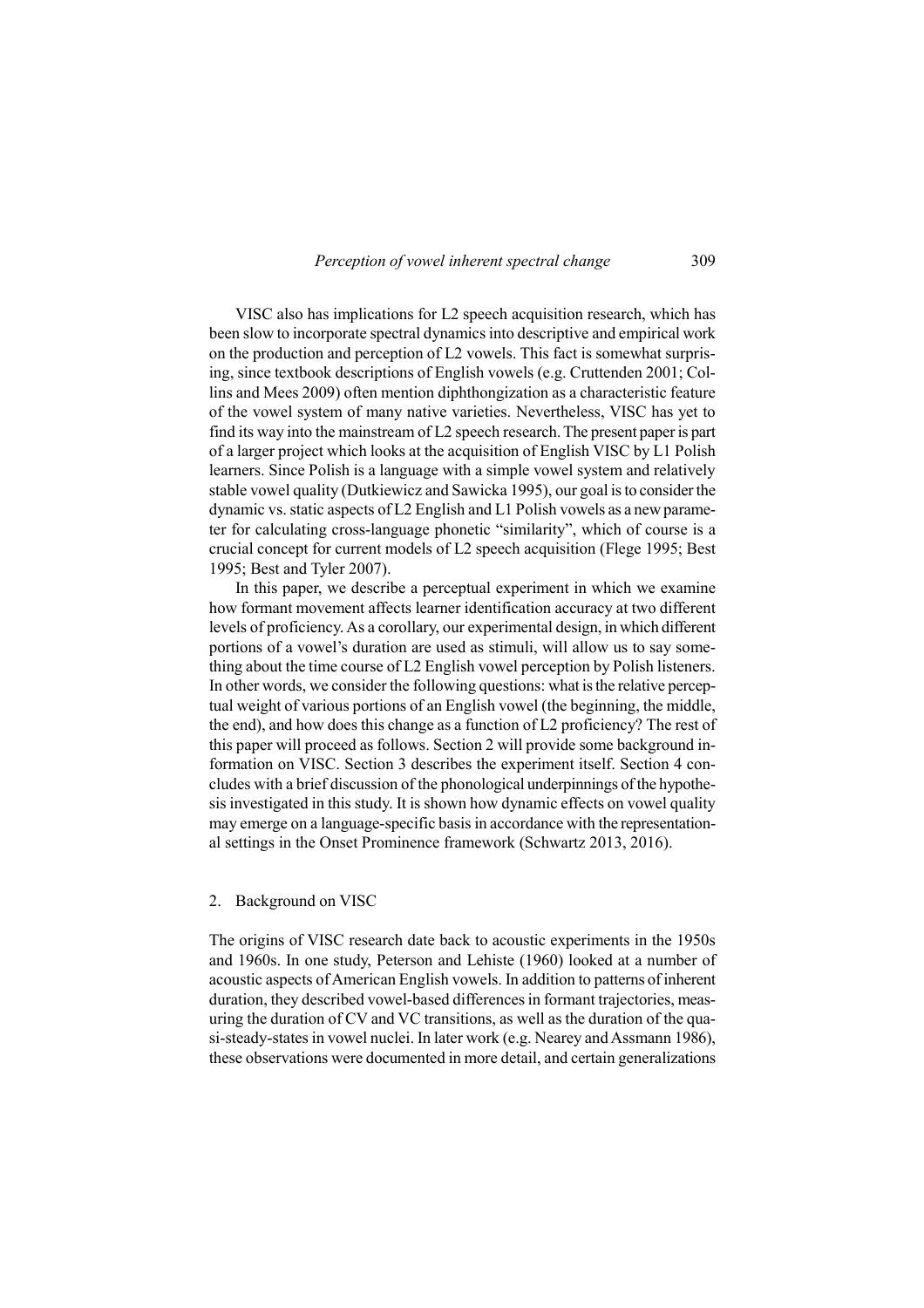were formulated with regard to formant movement, primarily in North American English. Notably, it was observed that so-called "tense" vowels tend to show movement toward the periphery of the acoustic vowel space, while "lax" vowels are characterized by movement toward the center (see e.g. Nearey 2013: 52–54). On the basis of this work, the term Vowel Inherent Spectral Change (VISC) was coined, and VISC was hypothesized to be a truly inherent aspect of the vowels of North American English. To support this hypothesis, researchers often employed discriminant analyses, establishing VISC, in addition to static formant targets, as a significant predictor of vowel identity.

Early studies suggested a connection between VISC and the effects of neighboring consonants. In several early studies of vowel production, authors (e.g. Lindblom 1963 for Swedish; Stevens and House 1963 for American English) documented "target undershoot" in CVC contexts. Under the influence of neighboring consonants, canonical formant targets associated with vowels produced in isolation very often are not reached. The target undershoot problem became a focus for research into vowel perception, which asked how identification could remain constant even when the acoustics of a given vowel showed a great deal of consonant-induced variability. This issue was investigated in a current of experimental research in the 1970s and 1980s, which was carried out primarily in North America (for a review, see Strange 1989). A number of studies found that consonant-induced co-articulation did not hinder vowel identification. Indeed, throughout these studies, American English vowels produced in isolation were never identified more accurately than those embedded in CVC contexts, and in some cases it was the co-articulated vowels that were identified more accurately.

If VISC indeed originates in phonetic interaction between vowels and neighboring consonants (see Hillenbrand et al. 2001), we may consider its diachronic development in terms of a listener-oriented view of phonology (Ohala 1981; Blevins 2004) in which acoustic/perceptual ambiguities in the speech signal may lead to the reorganization of phonological specifications. We know from research into speech perception that formant transitions on vowels are used by listeners to identify consonant place of articulation (e.g. Wright 2004). Assuming that these transitions occupy the first (and last in the case of VC transitions) 20–25% of a vowel's duration – many vowel studies exclude the 0–20% and 80-100% intervals of a vowel in order to "reduce the effects of formant transitions associated with flanking consonants" (Williams and Escudero 2014: 2754) – we may expect consequences when the transitions are produced more slowly. Slower formant transitions extend further into a vowel's duration, to vowel midpoint or even beyond. When these dynamic formant patterns occupy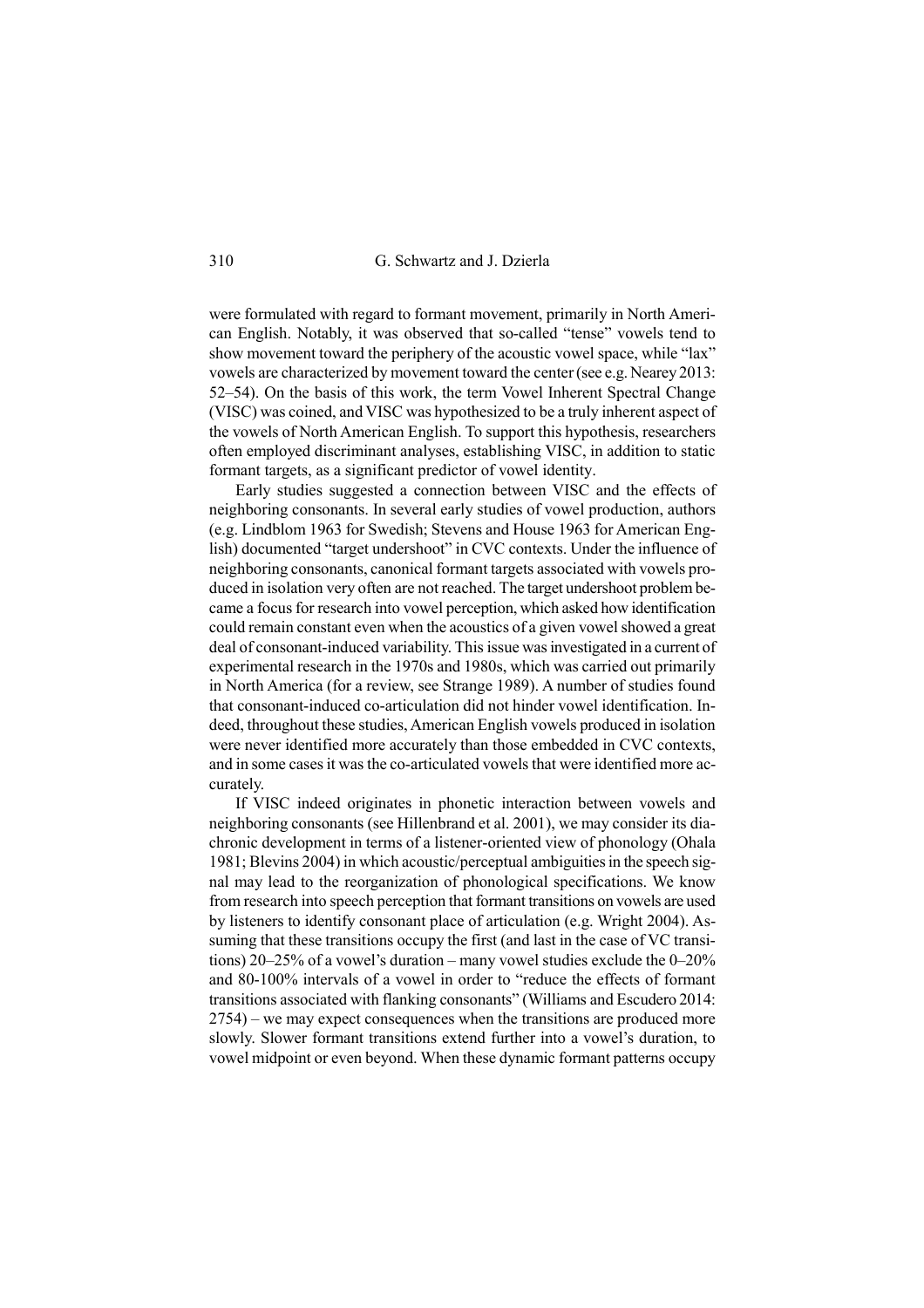more of a vowel's duration, we should expect listeners to start interpreting that movement as a feature inherent to the vowel itself, rather than as a coarticulatory effect of the consonants. In other words, rather than formant transitions being used to perceptually "reconstruct" consonants (Ohala 1981), VISC becomes phonologized as part of canonical vowel representations.<sup>1</sup> We will return shortly to the issue of the role of consonantal context in the development of VISC. First, however, it is necessary to provide a more complete and up-to-date picture of the current state of VISC research.

In one current of research, experimenters have focused on production, employing VISC to refine acoustic descriptions of sociolinguistic variation within and across dialects of English. For example, one set of studies described in Fox and Jacewicz (2009) and Jacewicz and Fox (2013), found that younger North American speakers, both in Northern and Southern dialect areas, show a lesser amount of formant movement than older speakers, measured in terms of the sum of Euclidean distances over four vowel-internal intervals. One possible interpretation of this finding is that while formant movement plays a role in diachronic vowel shifts, after such shifts are established in younger generations, the new vowel identities become regularized, leading to more stable vowel quality. Williams and Escudero (2014) compared vowel qualities in Southern British English and Sheffield English. They found that adding formant trajectories to discriminant analyses based on mean formant values, increased classification accuracy for both dialects. In a similar vein, Elvin et al. (2016) looked at vowel formant dynamics in the dialect of English spoken in Western Sydney, Australia, and found an important role of VISC in the classification of vowel identities of both diphthongs and nominal monophthongs. Finally, Williams et al. (2015) is one of just a few cross-language VISC studies, comparing dynamic formant patterns in British English and Dutch.

L2 speech production has been the subject of only a small number of VISC studies. Jin and Liu (2013) compare native American English speakers to L1 Chinese and Korean learners. They found that the L1 Chinese speakers exhibited the greatest degree of VISC among the three groups of speakers, exceeding even that produced by the L1 English speakers. Research carried out by Rogers et al. (2013) compares L1 American English speakers with bilingual Spanish and English speakers in South Florida. These authors found that native speakers

-

<sup>&</sup>lt;sup>1</sup> Of course, different consonant places of articulation are associated with different formant trajectories. In this regard a further hypothesis may be formulated that warrants testing. Namely, trajectories associated with the most common place of articulation, typically coronal, may be extended analogically throughout the vowel system.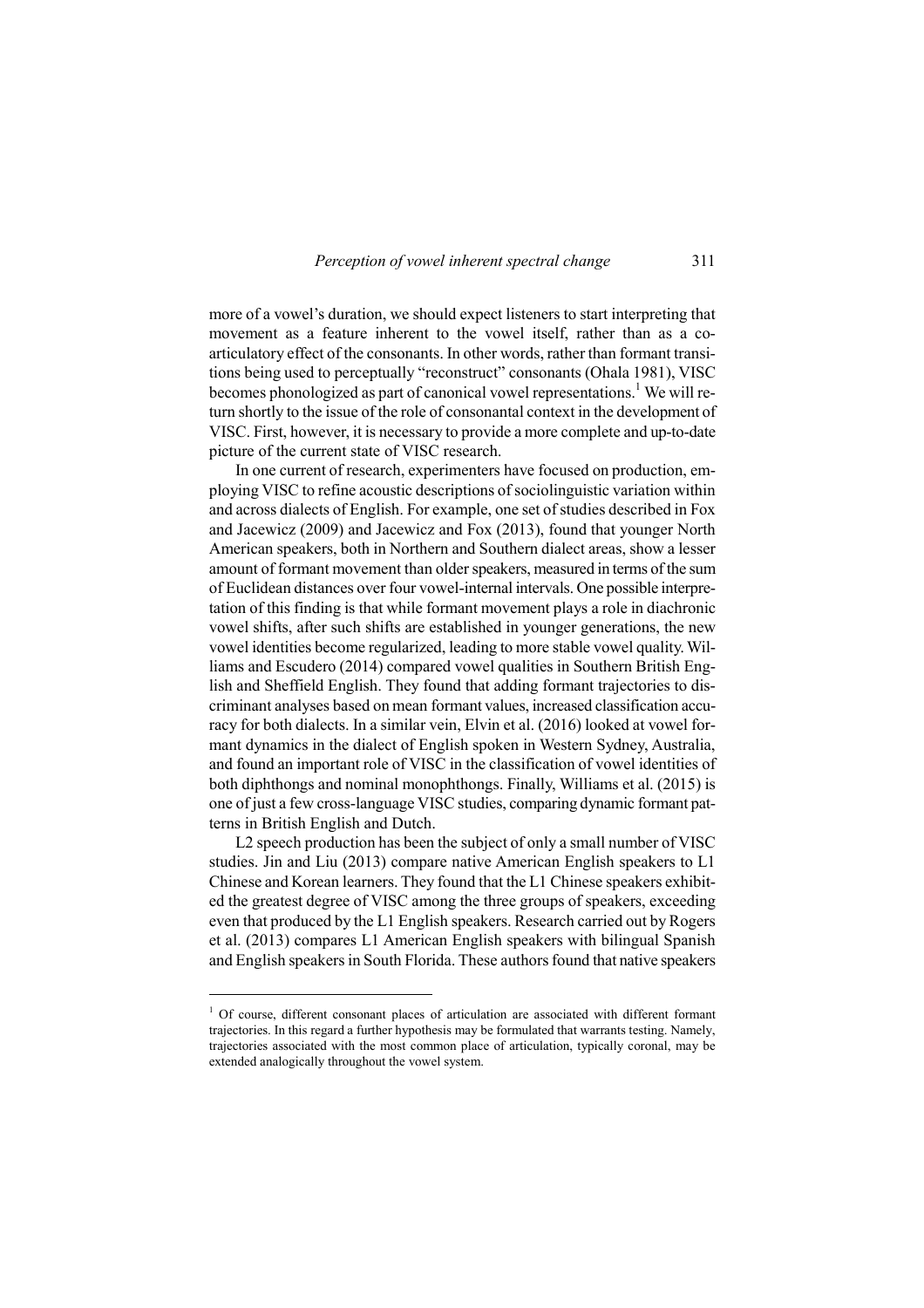and early bilinguals produced very similar formant trajectories, in which VISC served to distinguish vowels that are located in close proximity in the vowel space, while late learners of English produced a lot of acoustic overlap, particularly in the case of the front vowels over 3 different measurement points (Rogers et al 2013: 248, Fig. 6). Some research may be found investigating how Polish learners of English, whose L1 is characterized by a relatively stable vowel system, acquire the dynamic properties of English vowels. Schwartz et al. (2016a) compared production of the FLEECE and TRAP vowels with labial or coronal onsets by B1-level Polish learners of English with L1 Polish speakers with C2-level proficiency in English, $^2$  and found that more proficient users used a greater degree of formant dynamics, particularly in the first half of the vowel's duration, while the less proficient learners produced more stable formant trajectories.

Research into VISC perception in English has been carried out primarily in North America, and has attempted to identify which portion or portions of a vowel's duration comprises what may be thought of as the perceptual identity of English vowels. Motivated by the target undershoot problem, a number of studies compared identification rates of vowels co-articulated in CVC contexts with those produced in isolation (for reviews, see Strange 1989 and Hillenbrand 2013). Throughout these studies, American English vowels produced in isolation were never identified more accurately than those embedded in CVC contexts, and in some cases it was the co-articulated vowels that were identified more accurately. These findings led to the formulation of a hypothesis that static formant targets in a two-dimensional space were insufficient in describing the perceptual identity of American English vowels. Rather, in the "dynamic specification" approach (Strange, 1989), formant trajectories over the duration of the vowel also provide listeners with crucial cues for vowel perception.

To test this hypothesis, an experimental paradigm was developed in which naturally produced stimuli were altered by silencing various parts of a vowel's duration, allowing researchers to investigate in a controlled fashion the role of formant dynamics in vowel identification. In one such stimulus condition, referred to as the Silent Center condition (SC; e.g. Strange et al. 1983), the central quasi-steady-state portion of the vowel is silenced, leaving listeners to identify vowels on the basis of CV and VC transitions. Silent Center tokens are compared for perception accuracy with tokens in which central portion of the vowel is included, or others in which only the CV or VC transitions are included, or unmodified tokens. A consistent finding in these experiments with North Ameri-

-

 $2$  Proficiency levels in accordance with the Common European Framework of Reference (CEFR).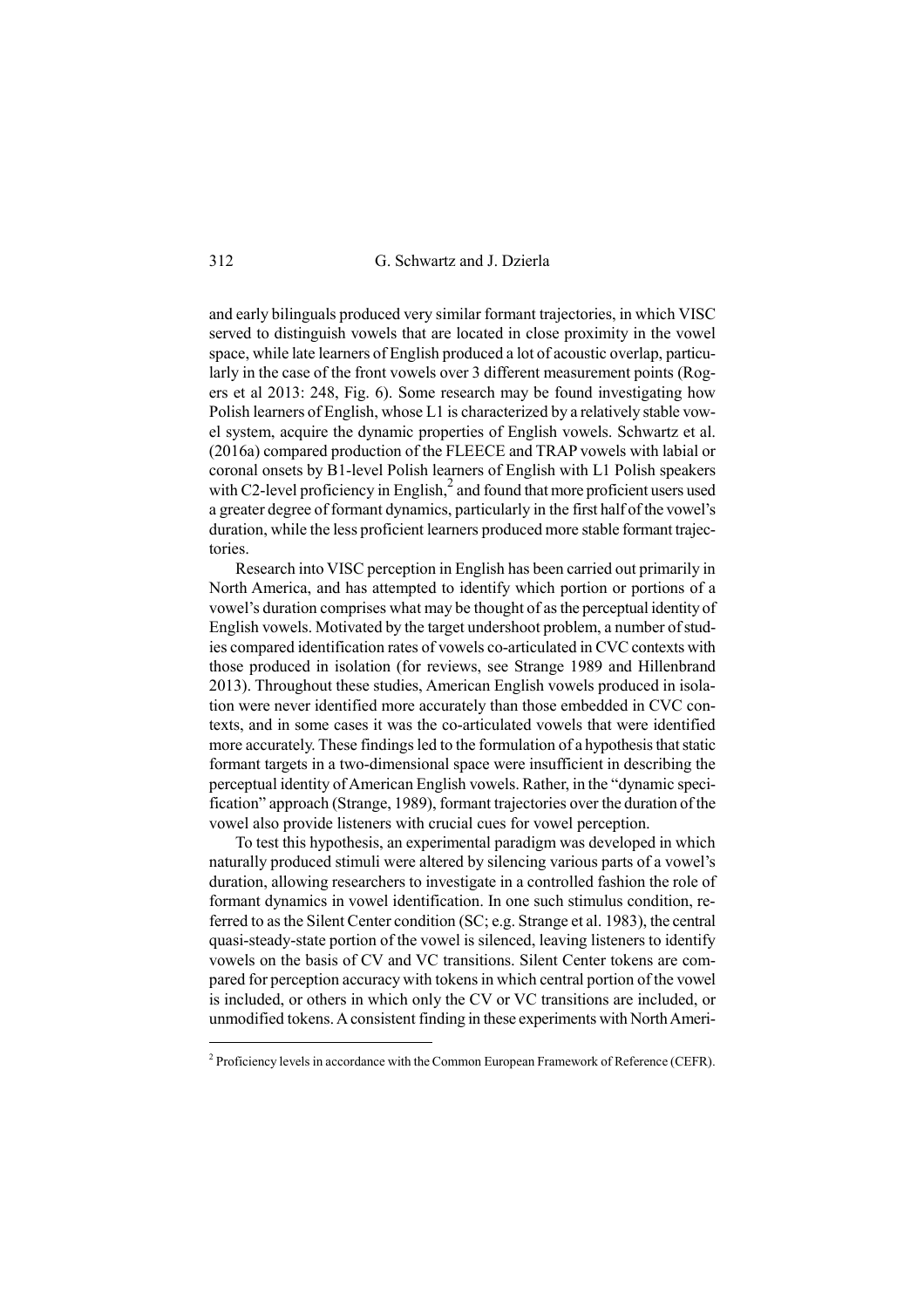can listeners was that the SC tokens were identified most accurately of all the modified stimuli, with error rates often not significantly higher than unmodified tokens (Strange, 1989; Jenkins and Strange, 1999). Other stimulus conditions, especially those based only on the CV or VC transition, but also those based only on the portion near the vowel midpoint, induced higher error rates from North American listeners.

The SC studies suggest a significant role for formant movement induced by CV and VC transitions in L1 English vowel perception. In languages with less VISC, however, we should expect different results. In a study with direct bearing on the present experiment, Schwartz et al. (2016b) employed the Silent Center paradigm to look at Polish vowel perception (see also Jekiel 2010). They found no effects of stimulus Type (Initial, Middle, Silent Center, Final) on identification accuracy. Polish listeners were highly accurate regardless of which portion of the vowel they heard. In the present study, we focus on the acquisition of English VISC by Polish learners, employing the SC paradigm to compare dynamic specification effects on vowel identification at two different levels of proficiency.

#### 3. Perception experiment

This section will present the perception experiment carried out with Polish learners of English. The experiment employed what we believe to be a new method, a forced-choice rhyming task instead of simple identification task, with five different types of stimuli designed to investigate learners sensitivity to formant movement. More details about the stimuli and the procedure will be provided in the sections that follow.

#### 3.1.Participants

There were two groups of participants in the experiment. The first group was comprised of 39 B1-level Polish students of English at the beginning of their first year of studies (Students). The second group was composed of 20 Ph.D. students and lecturers at the Faculty of English, all with C2-level proficiency (Teachers). The Students' group received points toward course credit in return for the participation. The Teachers' group was not compensated in any way for their participation.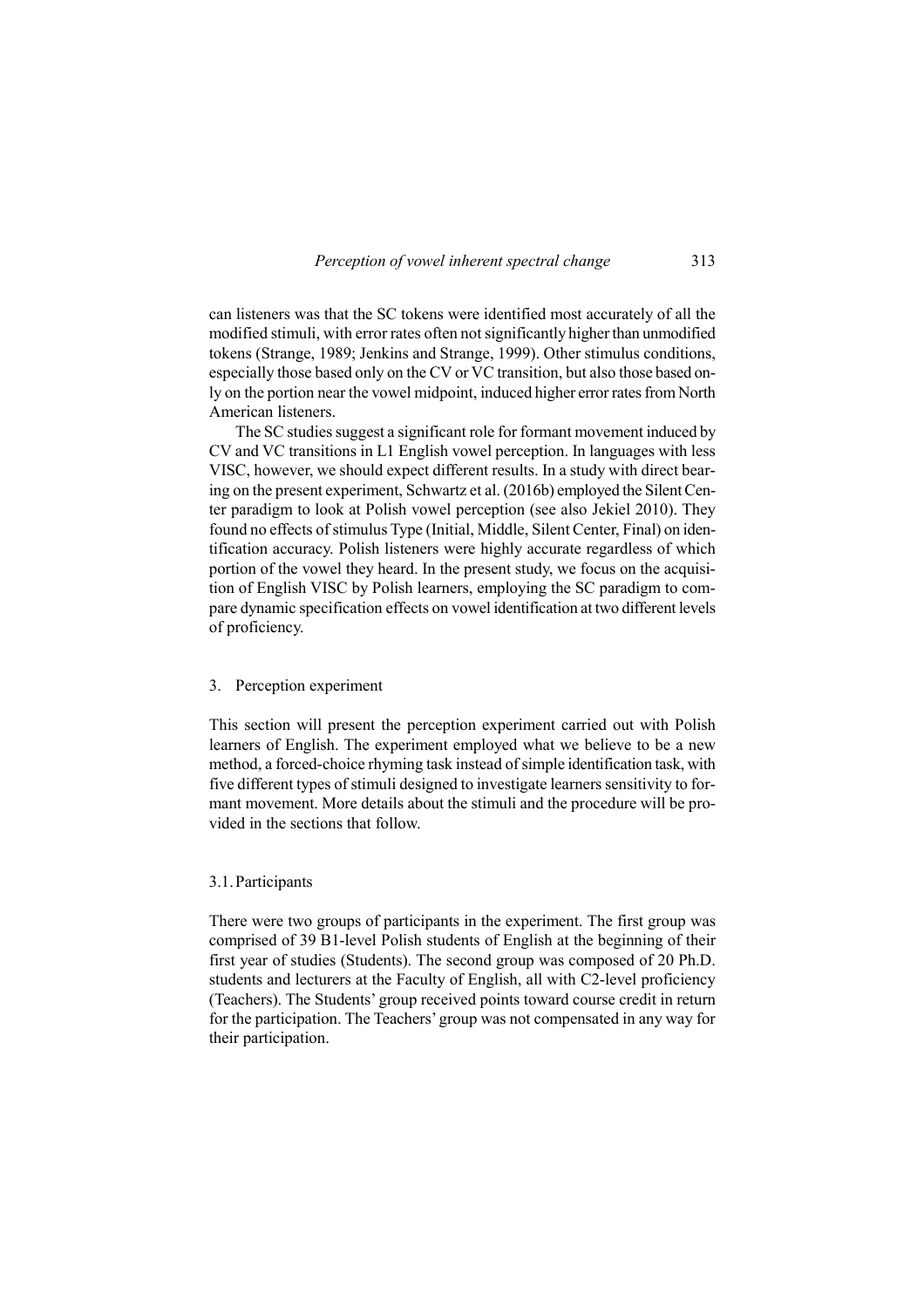### 3.2.Stimuli

The stimuli were created from recordings of a single male native speaker of Southern British English, who produced a series of carrier phrases designed to isolate individual vowels of English. For example, the phrase to isolate the vowel /ɪ/ read *In gick and gicka, we have /ɪ/*. The underlined second word in the phrase was used for the stimuli (cf. Williams and Escudero 2014). Stimuli were produced from tokens of the following vowels: /iː/, /ɪ/, /ɛ/, /æ/, /uː/, /ʊ/, /ʌ/, and /ɒ/ (Keywords: FLEECE, KIT, DRESS, TRAP, GOOSE, FOOT, STRUT, LOT).<sup>3</sup> The base recordings for stimuli were all CVC words in which the onset and coda had the same place of articulation, either labial, coronal, or dorsal. In each case the onset was lenis (/b d g/), while the coda was fortis (/p t k/). This was done in order to produce stimuli in which the inherent differences in duration between long and short English vowels are less dramatic due to pre-fortis clipping.

The recordings were edited in Praat to produce the stimulus conditions summarized in Table 1, inspired by "Dynamic Specification" experiments described in Hilllenbrand (2013). The proportions of the vowels used for each stimulus type were arrived at by translating the most conservative manipulations (i.e. those with the largest portions of the vowels included) found in Jenkins and Strange's (1999) stimuli, which were based on the number of pitch periods, and converting them into percentages. Our initial auditory evaluation of the stimuli revealed that items including 3 or fewer pitch periods in the Initial, Middle and Final conditions were extremely difficult to identify. For this reason we included the larger portions. The numbers in the table were used as a base. The actually percentages in the stimuli varied slightly  $(1-2\%)$  because of the editing procedure involved in stimulus production, in which cuts were made at the nearest zero crossings on the waveform to the calculated percentage-based points.

In order to characterize the effects of formant movement on the listener responses, it is necessary to describe the acoustics of the stimuli in some detail. Figures 1–3 present formant tracks of the Base items in the labial, coronal, and dorsal contexts, respectively. In the figures the entire vowel duration is plotted, and the dots denoting F1–F2 formant values increase in size over the time course of the vowel.

-

<sup>&</sup>lt;sup>3</sup> These eight vowels were selected since they form four pairs from which forced-choice perception trials may be constructed.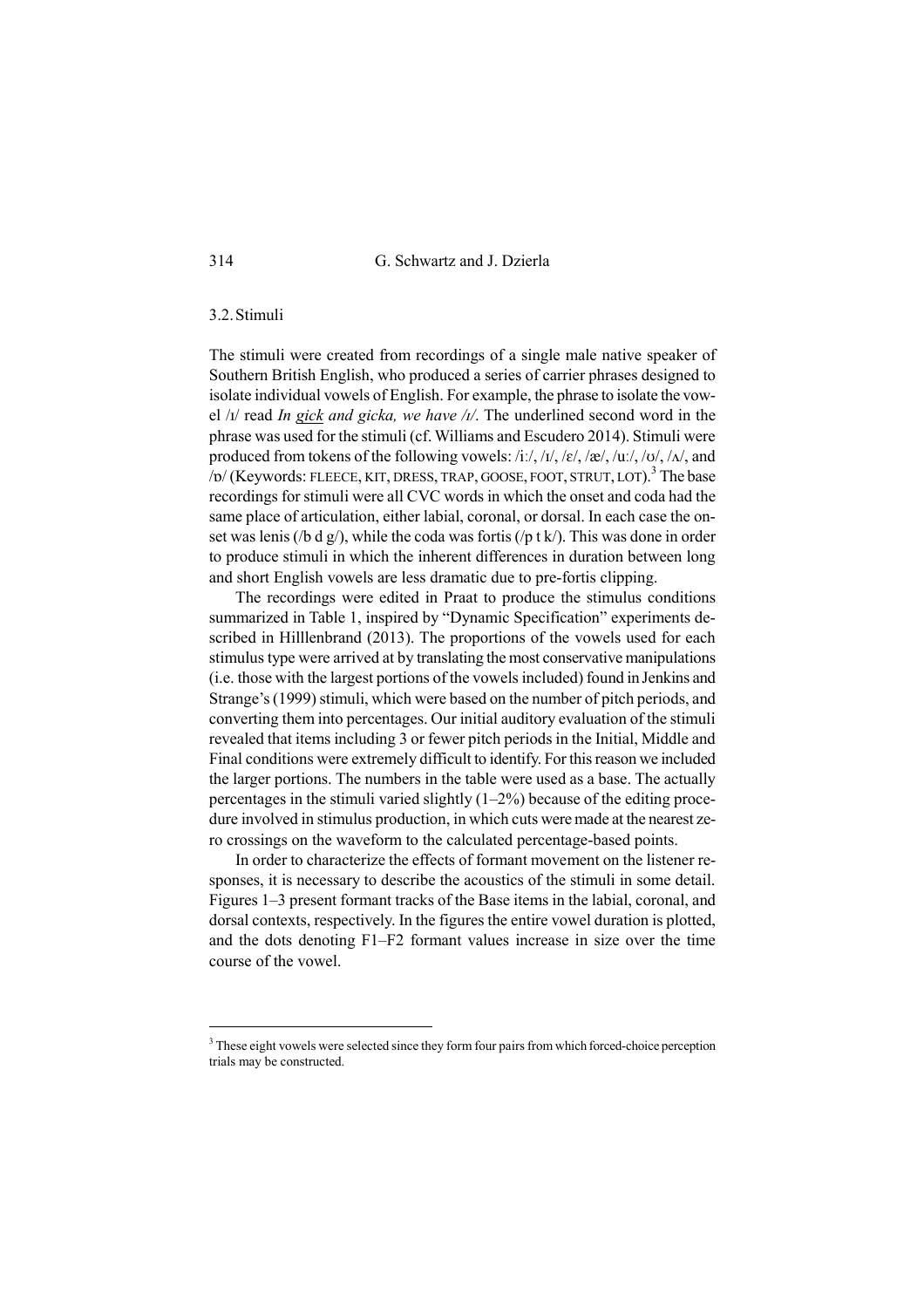| Stimulus Type | Description                                       | <b>Notes</b>                                                      |
|---------------|---------------------------------------------------|-------------------------------------------------------------------|
| <b>Base</b>   | Original unaltered token                          |                                                                   |
| Middle        | The central 30% of the<br>original vowel duration | Preceded and followed by silences<br>of 20% of the vowel duration |
| Initial       | First 35% of yowel                                | Followed by a silence equal to<br>50% of yowel duration           |
| Final         | Last 35% of yowel                                 | Preceded by silence equal to<br>50% of vowel duration             |
|               | Silent Center (SC) First and last 20% of vowel    | Silent center equal to 50%<br>of vowel duration                   |

Table 1. Summary of stimulus types for rhyming experiment.



Figure 1. Formant tracks of base items used for stimuli – labial context. (Colour online.)

There are a number of aspects of the stimuli worth commenting on. First, it is apparent that there is a significantly lesser magnitude of formant movement in the labial context than in the coronal and dorsal contexts. This presumably reflects the independence of the lips from the tongue body as an articulator – in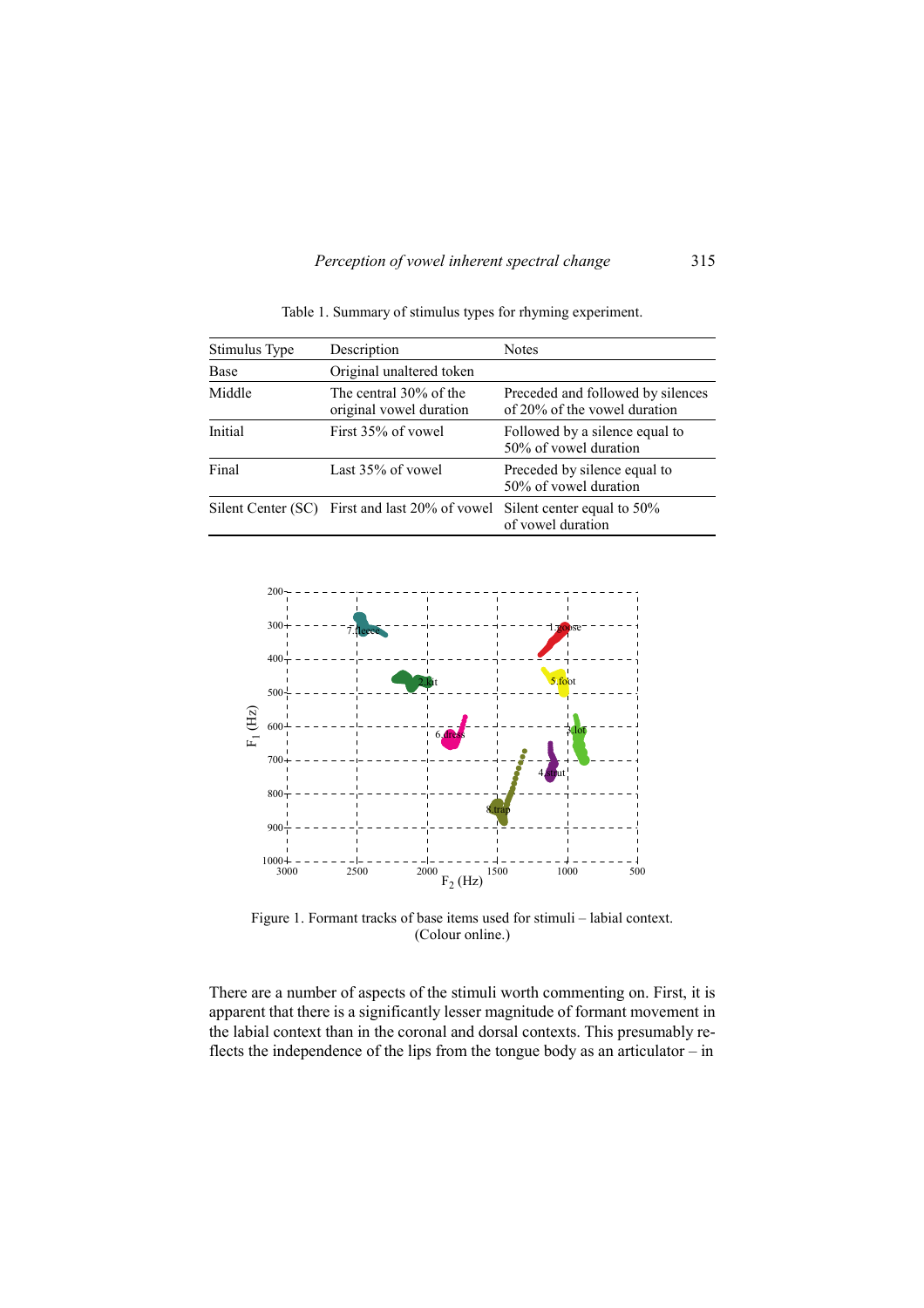

Figure 2. Formant tracks of base items used for stimuli – coronal context. (Colour online.)



Figure 3. Formant tracks of base items used for stimuli – dorsal context. (Colour online.)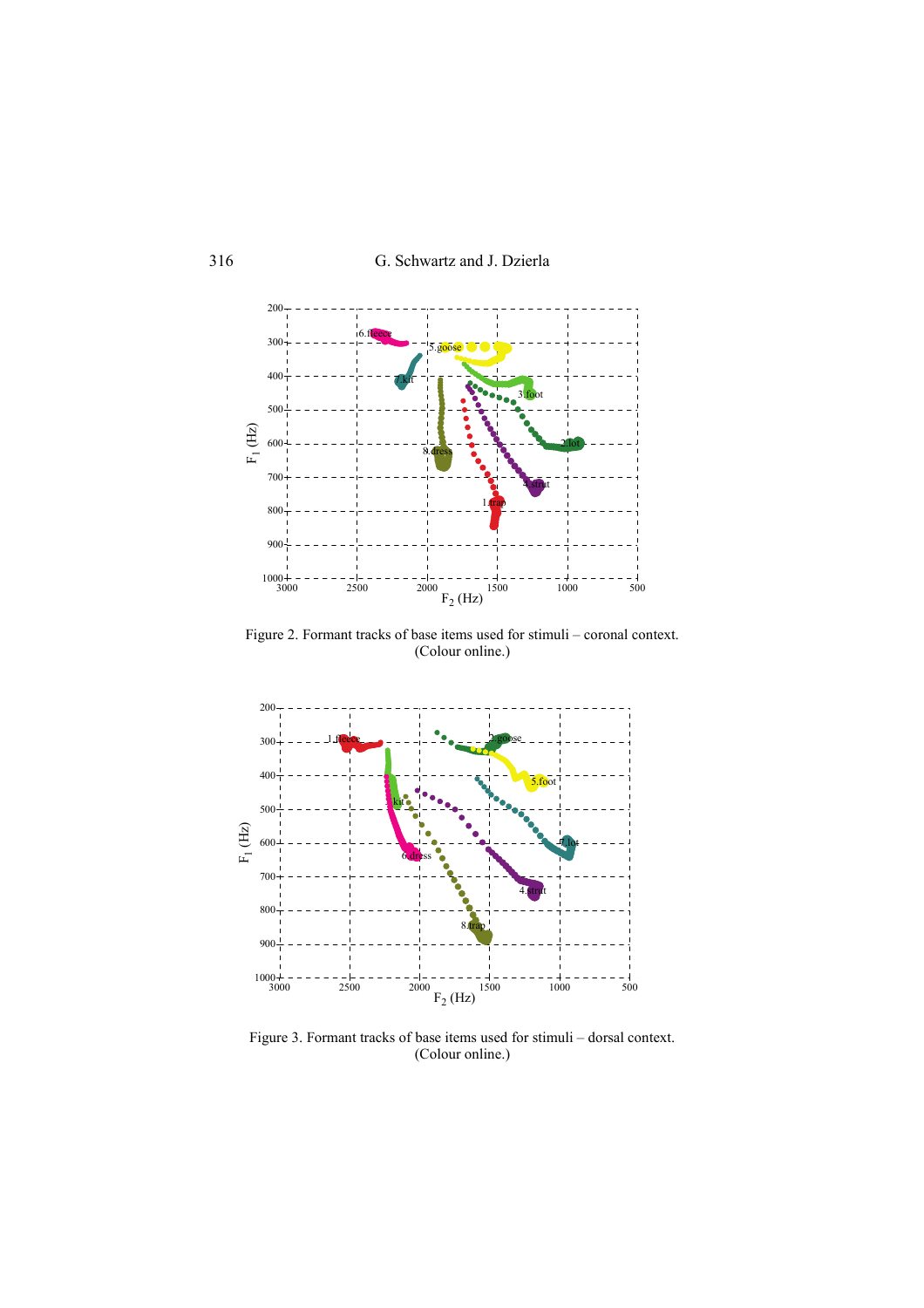the labial context the tongue body is able to get a "head start" on its excursion to the target position for the vowel, leading to less formant movement. Also striking in the coronal context is the compactness of the vowel space in the early portion of the vowel (the smaller dots in the comet trails).

Table 2 summarizes the degree of formant movement for each stimulus type in each context collapsed across vowel qualities (for "static" formant information, see Appendix 1). The numbers reflect mean F1–F2 Euclidean distances measured in Bark for each stimulus condition and each consonantal context.

|         | Labial | Coronal | Dorsal |
|---------|--------|---------|--------|
| Base    | 1.19   | 2.51    | 2.61   |
| Initial | 0.63   | 1.59    | 1.68   |
| Middle  | 0.31   | 0.55    | 0.61   |
| Final   | 0.25   | 0.37    | 0.32   |
| SС      | 0.69   | 1.23    | 1.42   |

Table 2. Summary of degree of formant excursion for each stimulus type and context. Numbers represent F1–F2 Euclidean distances measured in Bark.

In Table 2 we see that the Initial intervals have significantly more formant movement than the Middle and Final intervals. This movement may of course be attributed to the CV transition. Note also the minimal amount of movement in the Final items, which may be explained in terms of the fact that the codas were all fortis. It is likely that pre-fortis clipping is responsible for shortening the vowel, thus reducing formant movement in the VC transition. Also worth noting, and reflecting the measures from Table 2, is the smaller degree of movement in the labial CV transitions than in the coronal and dorsal transitions.

The degree of formant movement in different portions of the stimulus vowels may aid in the formulation of predictions for our study. If we assume that a greater degree of movement in a given interval should render identification more difficult, it may be hypothesized that Initial condition should be identified less accurately than the other conditions containing more stable portions of the vowel. Further, under this assumption we would expect items in labial contexts to be identified more accurately. We might also expect interactions among con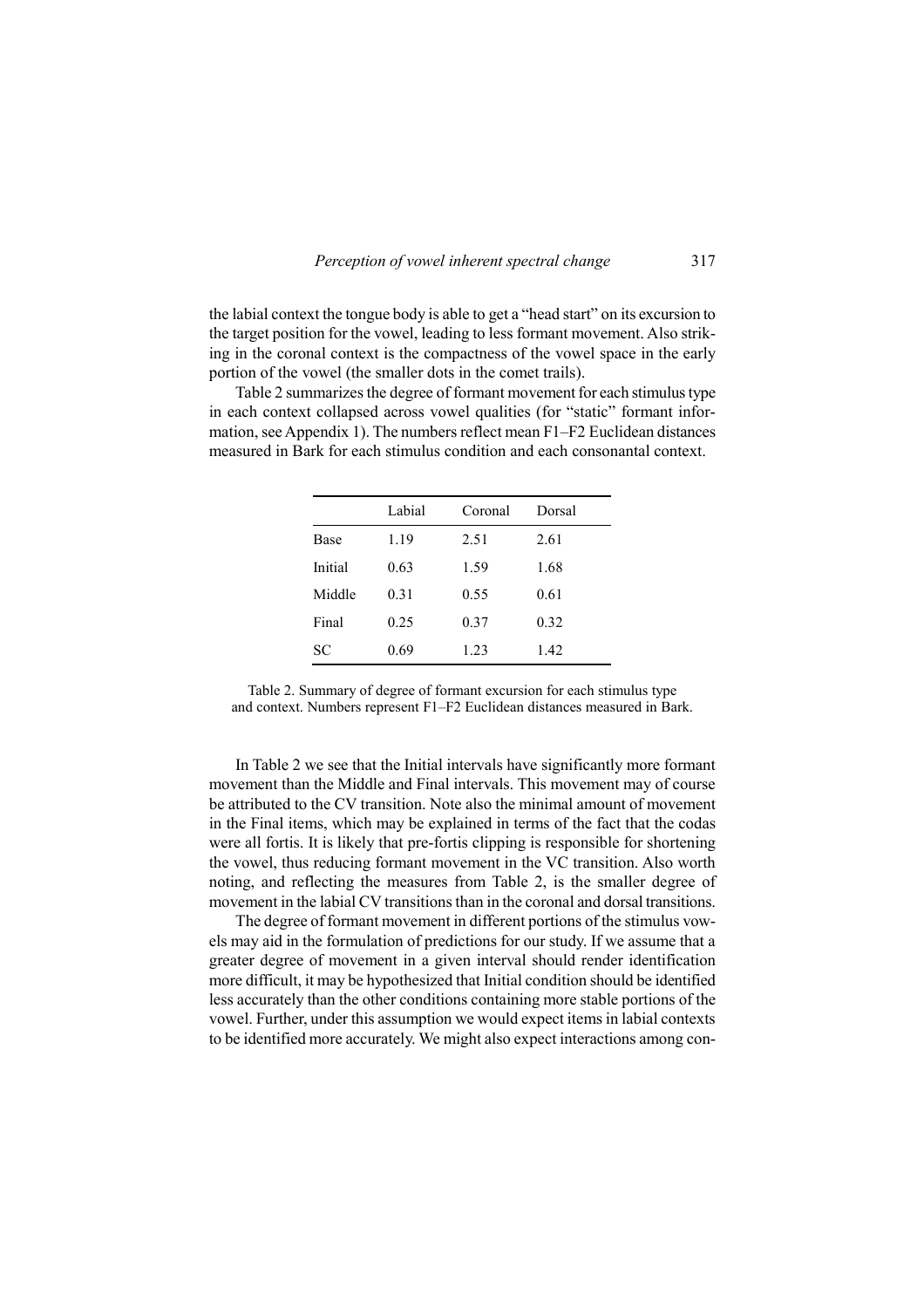text, stimulus type and proficiency level under the hypothesis that more proficient learners are less affected by VISC in the stimuli.

## 3.3.Procedure

Two primary considerations played a role in the decision to use a rhyming task, instead of a simple identification task. The first was an attempt to minimize biases that may come about from lexical frequency effects. Listeners may be biased toward more common words, and it is difficult to find forced-choice pairs of equal frequency. Thus, the rhyming words were all common and familiar items (see Appendix 2), and the experimenters made sure participants were familiar with them before the experiment started. In addition, for some consonantal contexts it is difficult to find actual words that could be used for identification. The rhyming task was designed to address this issue – it was less of a problem to find common words that simply rhyme with the stimuli, instead of perfect minimal pairs.

The experiment was carried out using E-Prime in the Language and Cognition Laboratory at the Faculty of English, Adam Mickiewicz University in Poznan. Each trial consisted of a single audio stimulus accompanied by two choices displayed on the screen. Upon hearing the audio stimulus, listeners were asked to identify which of the two words on the screen the recording rhymed with. In each trial the correct response was paired with a distractor from what might be considered the closest competitor. Thus, for FLEECE words the distractor contained the KIT vowel. DRESS and TRAP were paired together, as were GOOSE– FOOT and LOT–STRUT. The two rhyming choices were displayed on the screen for 500 milliseconds before the audio stimulus began playing. Keyboard input recorded the response, and advanced the experiment to the next trial. The rhyming choices were also paired with regard to whether the correct choice was displayed on the left side of the screen or the right side of the screen. A total of 240 trials (8 vowels  $\times$  5 stimulus types  $\times$  2 right-left pairings  $\times$  3 places of articulation) was divided into two blocks of 120.

#### 3.4.Analysis

Statistical analyses were based on a total of 14,160 responses (59 total participants  $\times$  240 trials), of 9360 were collected from the Students group and 4800 from the Teachers' group. Analyses were performed with the SPSS statistical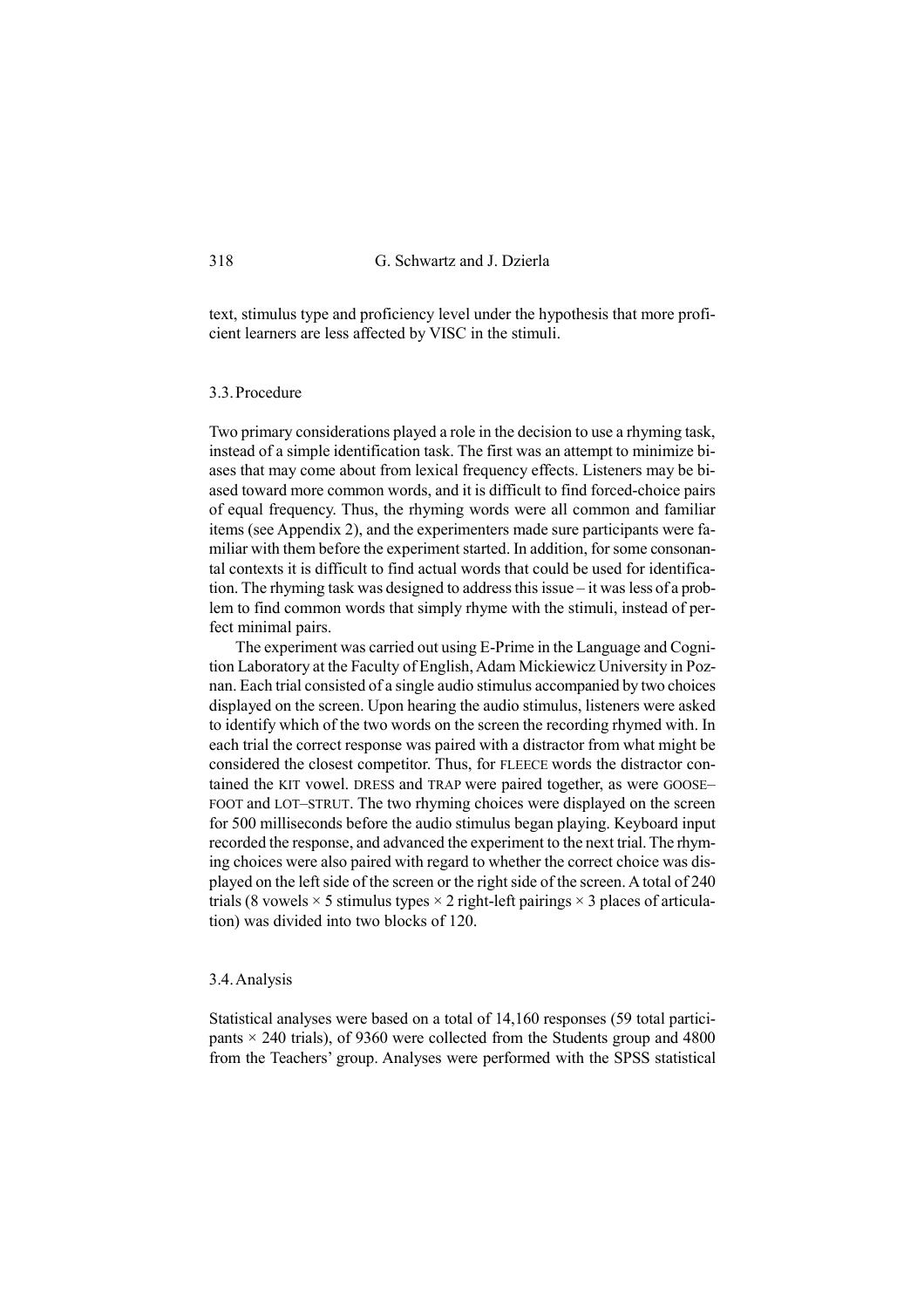software (IBM corporation 2013). The proportion of correct responses (accuracy) was the primary dependent variable of interest. Generalized linear mixed effects models with a logit transform to the binary target variable of accuracy included Stimulus Type and Group, and Context as fixed effects and Participant as a random effect. In the first, global analysis collapsed across vowel pairings, vowel Pair was included as a random factor. Subsequent analyses were based on subsets of the data corresponding to the four vowel pairs tested in the trials (FLEECE–KIT; DRESS–TRAP; GOOSE–FOOT; LOT–STRUT) for each group separately.

### 3.5.Results

We start by looking at the overall results collapsed across all vowel qualities, after which we shall investigate accuracy for each contrasting pair used in the experimental trials.

The overall accuracy rate was 72.8% (70.3% for the Students, 78.6% for the Teachers), which ranged from a minimum of 69.7% for the Initial tokens to 74.5% for the Final items. A generalized linear mixed model with a logit transform to the binary target variable of accuracy, and participant and vowel as random factors, revealed significant effects of participant group and stimulus type. The Teachers were more accurate overall, while the Initial tokens were identified least accurately. There was no significant effect of Context. The significant effects are shown in Table 3, and summarized graphically in Figure 4. The model revealed no significant interaction of Group and Type – the Initial effect held for both groups.

|                      | В        | S.E.  |          | p       |  |
|----------------------|----------|-------|----------|---------|--|
| Intercept (Teachers) | 1.683    | 0.387 | 4.35     | < 0.001 |  |
| Type=Initial         | $-0.289$ | 0.065 | $-4.441$ | < 0.01  |  |
| Group=Students       | $-0.503$ | 0.114 | $-4.401$ | < 0.01  |  |

Table 3. Significant effects on accuracy for entire dataset, collapsed across vowels and groups.

Before looking at the statistical analyses for each of the vowel pairs for each listener group, consider Figure 5, which provides an overview of the accura-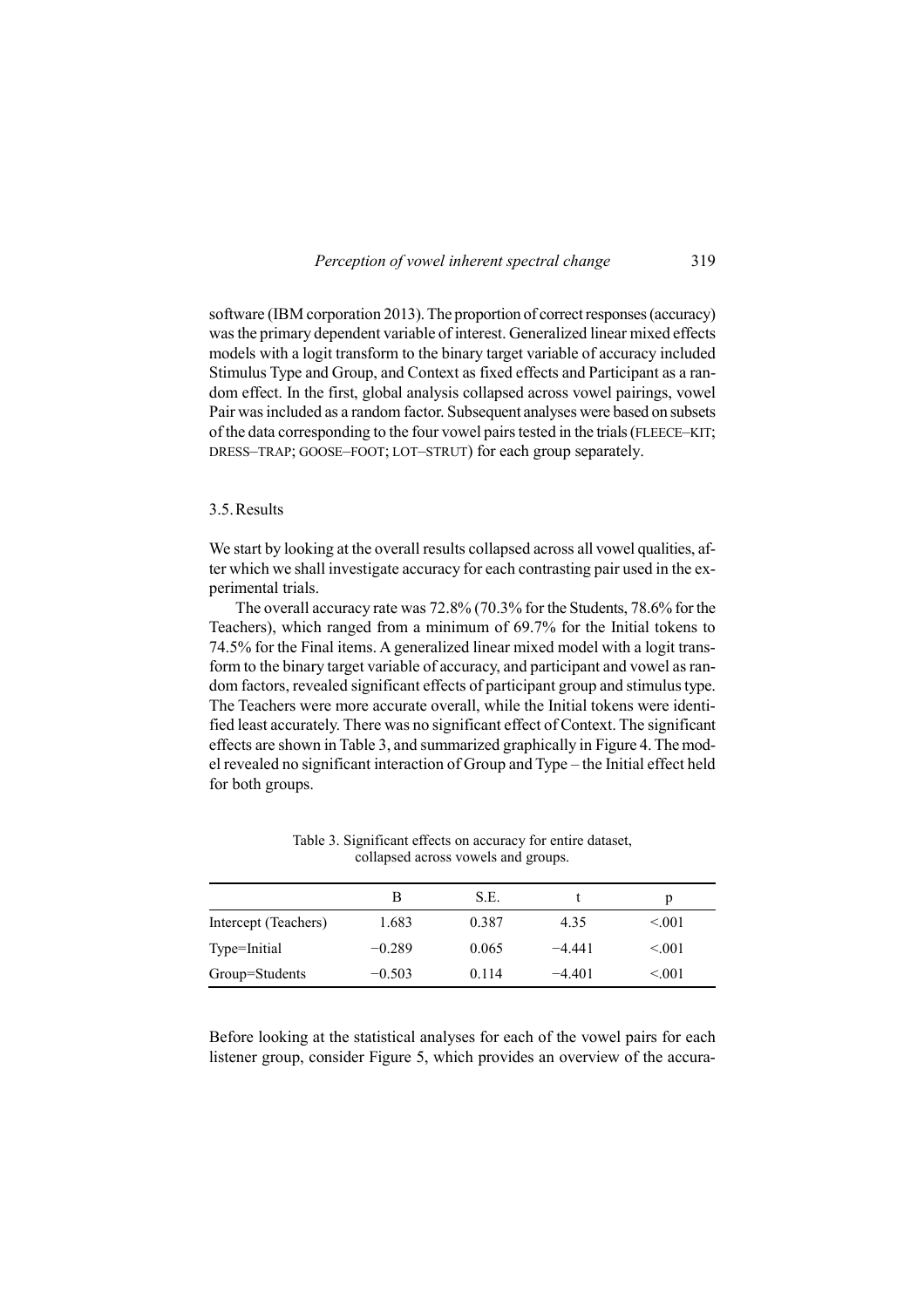

Figure 4. Mean accuracy rates for each group as a function of stimulus Type. (Colour online.)



Figure 5. Overview of accuracy results for individual vowel pairs as a function of Type, sorted for Group. (Colour online.)

cy results as a function of Stimulus type for each vowel Pair. Notice that the largest group-based differences were found for the FLEECE–KIT pairs and the LOT–STRUT pairs. In the other two pairs (GOOSE–FOOT; DRESS–TRAP) accuracy rates were more or less similar between the two groups. In the figure we also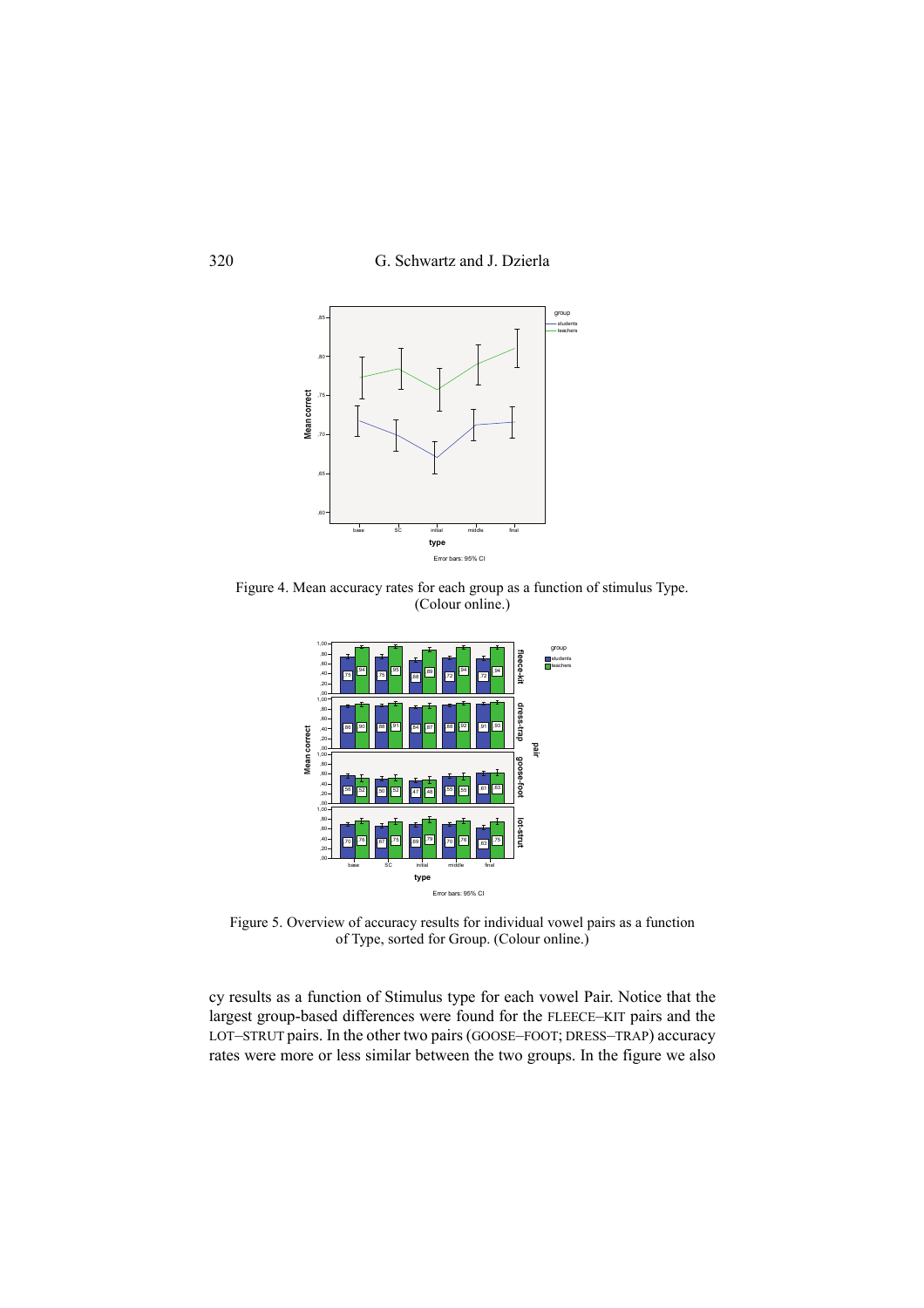can observe that the effects of Type are largely uniform across groups. For three out of four pairs, Initial items were identified the least accurately by both groups.

### 3.5.1. FLEECE–KIT

The overall accuracy rates for the FLEECE–KIT trials were 93% for the Teachers and 72% for the students. Logistic regression analyses revealed no significant effect of Stimulus Type or Context on Teachers' accuracy. Students' responses showed no effects of Type, but a significant effect of Context by which items in the labial context were identified most accurately (Reference Level: Dorsal;  $B =$ 0.381, S.E. = .115,  $t = 3.309$ ,  $p = .001$ ). The effect of Context on accuracy in the Students' group is shown graphically in Figure 6.



Figure 6. Mean accuracy for Students group in FLEECE–KIT trials as a function of Context. (Colour online.)

### 3.5.2. DRESS–TRAP

The overall accuracy rates for the DRESS–TRAP pairs were 91% for the Teachers and 87% for the Students. There were no significant effects of Context or Stimulus type for the Teachers. The Students showed an interaction between Type and Context by which Initial items were identified least accurately in the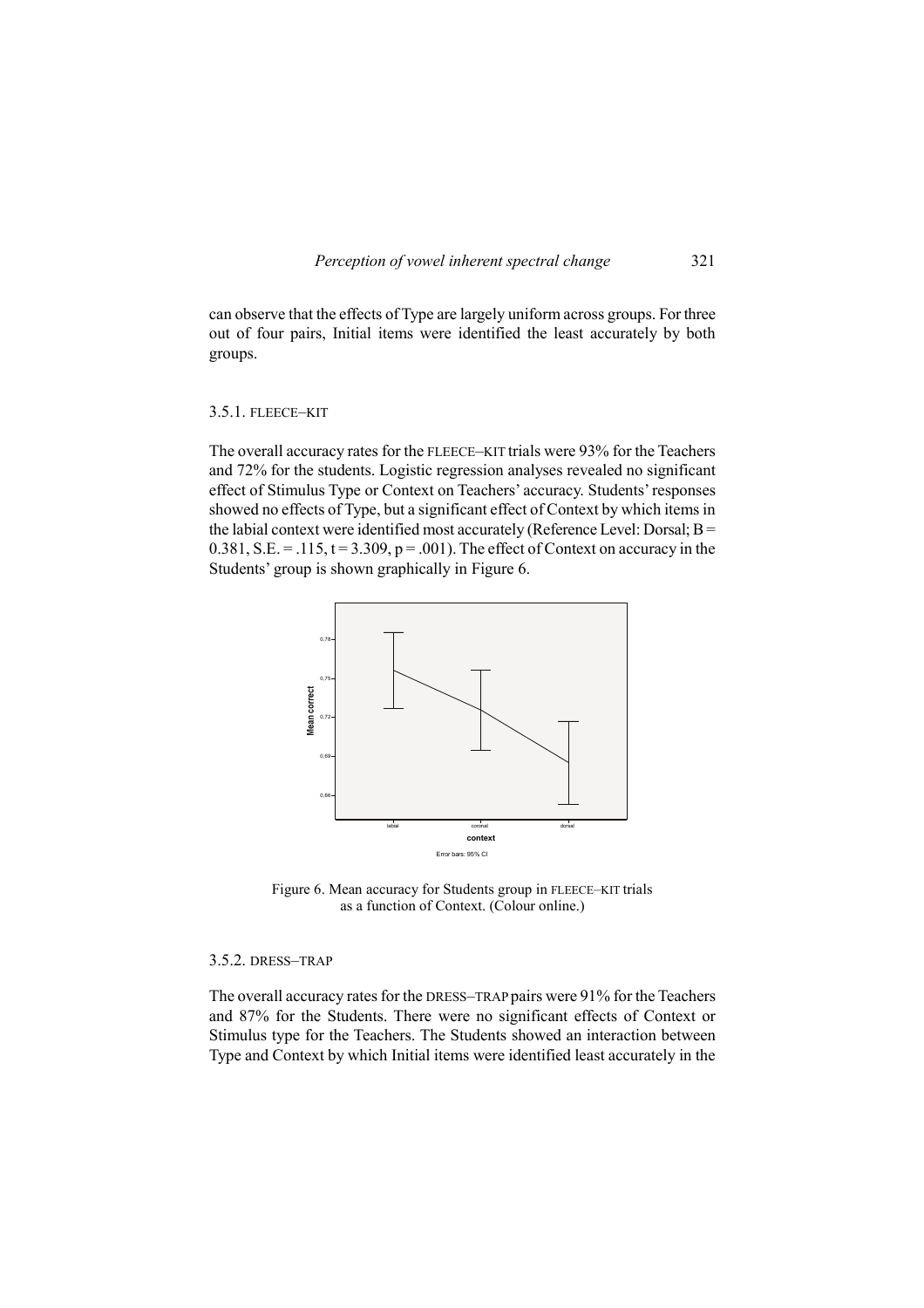Dorsal context (Reference Levels: Base-Labial; B =  $-0.625$ , S.E. = .304, t =  $-2.057$ , p = .04). This is shown graphically in Figure 7.



Figure 7. Mean accuracy for Students group as a function of type, sorted for Context: DRESS–TRAP trials. (Colour online.)



Figure 8 – Mean accuracy as a function of Type for Teachers' group: GOOSE–FOOT trials. (Colour online.)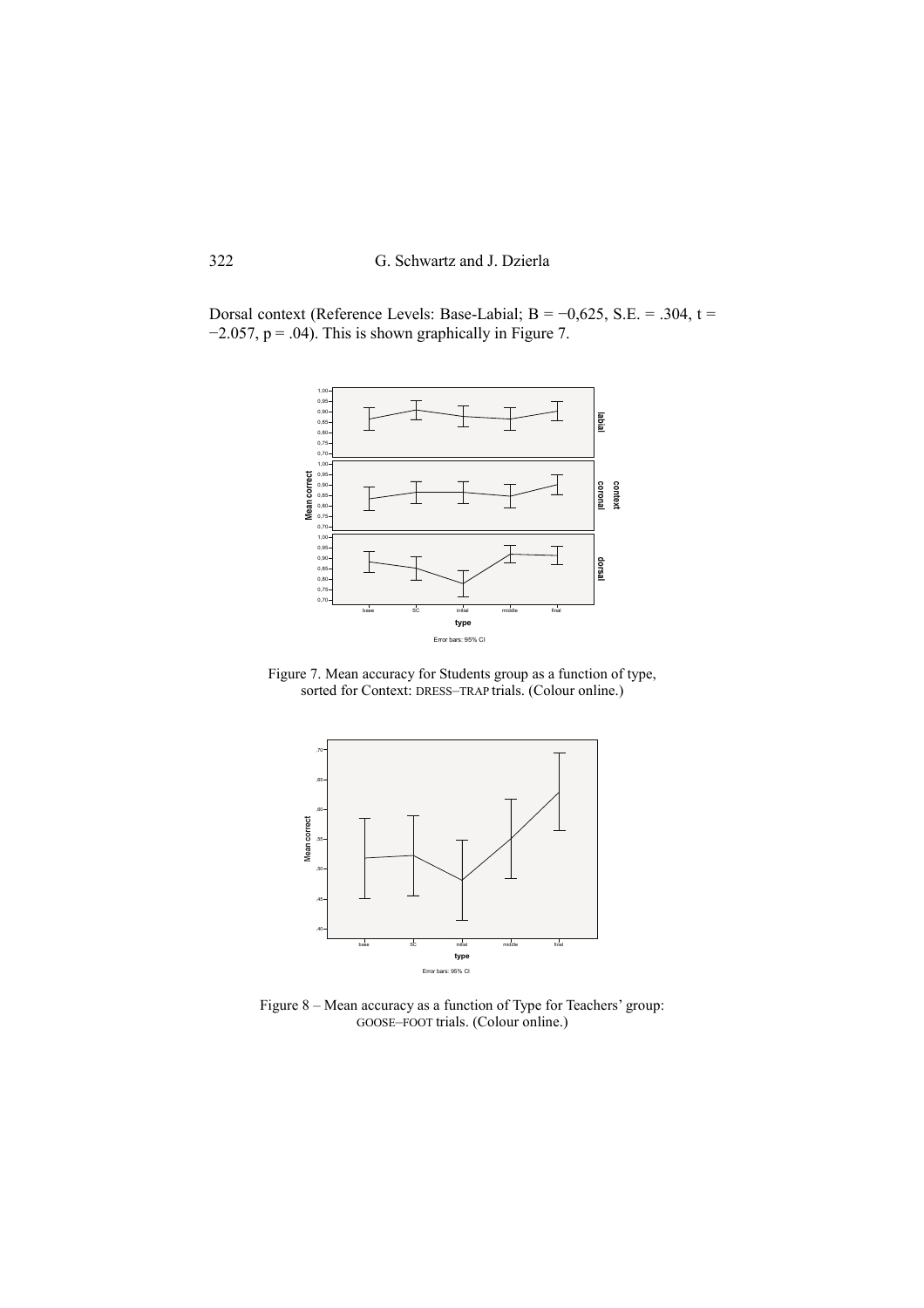## 3.5.3. GOOSE–FOOT

The GOOSE–FOOT pairs caused the greatest difficulty for both groups, yielding a mean accuracy rate of 54% for both groups. The Teachers showed an effect of Type by which Final tokens were identified the most accurately (Reference Level: Base;  $B = 0.457$ , S.E. = .196,  $t = 2.33$ ,  $p = .02$ ). This is shown in Figure 8. The slight dip in accuracy for the Initial tokens was not significant.

For the Students, Initial tokens were identified least accurately (Reference Level: Base; B =  $-0.368$ , S.E. = .128, t =  $-2.869$ , p = .004). No effects of Context were observed for either group.

#### 3.5.4. LOT–STRUT

The overall accuracy rates for the LOT–STRUT pairs were 77% for the Teachers, and 68% for the Students. For the Teachers, an effect of Context was observed by which Labials were identified least accurately (Reference Level: Dorsal; B =  $-0.392$ , S.E. = .178, t =  $-2.202$ , p=.028). No effects of Type were found for the Teachers. For the Students, Final items were identified least accurately (Reference Level: Base; B =  $-0.320$ , S.E. .138, t =  $-2.326$ , p=.02). As with the Teachers, there was also an effect of Context by which labial items were least accurately identified (Reference Level: Coronal; B= $-0.323$ , S.E.= $-108$ ; t = 3.000,  $p = .003$ ).

### 3.6.Discussion

-

The results of the rhyming experiment revealed nearly uniform effects of stimulus Type on identification accuracy in the two groups, despite higher overall accuracy for the Teachers' group (Figure 4). Collapsed across groups and vowel pairs, the Initial items were identified with the lowest accuracy rate. There was also an effect for both groups of consonantal Context, by which labials were identified the most accurately (except in the STRUT–LOT pair).<sup>4</sup> Since Initial items were characterized by the greatest movement of all the stimulus types, and

<sup>&</sup>lt;sup>4</sup> The students showed lower accuracy for labials than other contexts for this pair. This was probably due to the fact that the labial context may be expected to lower F2 on the vowel. As a consequence, the STRUT–LOT distinction, which is based partially on lip rounding in British English, may be expected to be less perceptually salient in this context.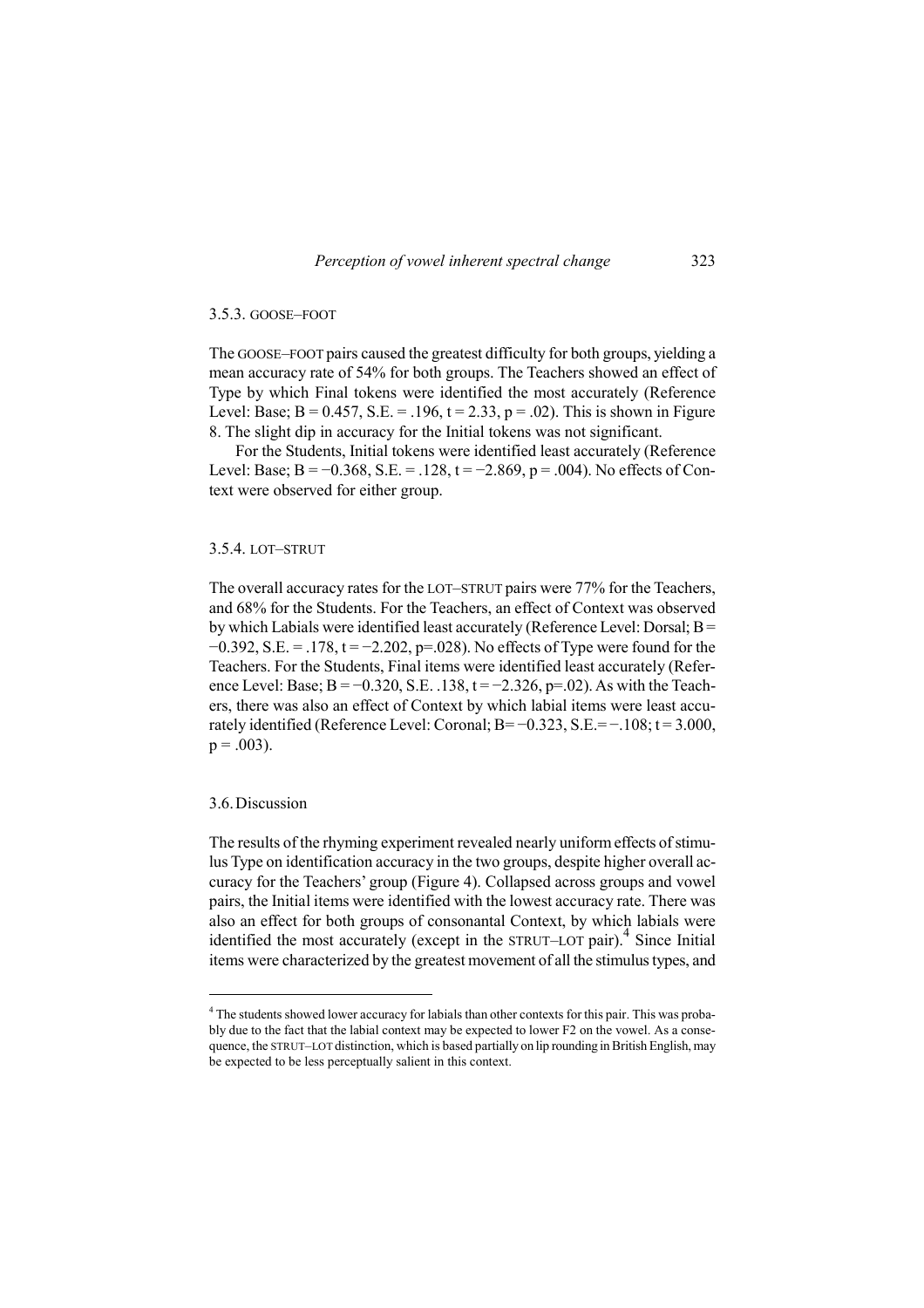labials were characterized by the smallest magnitude of Initial interval formant movement in the stimuli (Figures 1–3 and Table 2), it may be suggested that in this experiment, greater formant movement was associated with lower identification accuracy.

This finding appears to differ somewhat from what many authors have found in L1 studies (e.g. Strange et al. 1983; Jenkins and Strange 1999). Research employing the Silent Center paradigm to investigate vowel identification in English has found that SC tokens, which may be said to promote the perceptual weight of formant movement by forcing listeners to rely on CV and VC transitions, are typically identified most accurately. As a result, it is necessary to comment at this time about the present results in light of these earlier findings.

One possible explanation is that the present experiment used stimuli recorded by a speaker of Southern British English, while the other studies focused on North American English. Looking at the formant tracks of the stimuli provided in Figures 1–3, it is evident that there is dramatic formant movement, particularly in the coronal and dorsal contexts. The figures provided by Nearey (2013) suggest that the degree of VISC in North American varieties is of a lesser magnitude. This suggestion is compatible with our own impressions of the two varieties – i.e. that vowels in Southern British English are characterized by a greater degree of diphthongization than is found in (non-Southern) accents of North American English. Perhaps it is the case that for highly diphthongized vowels the perceptual weight of the initial portion is lessened in relation to the final portion. This would explain the effect of stimulus type from the present study, by which Initial items were identified with the lowest accuracy rate. In this connection, it may be noted that experiments with L1 listeners have compared Onset-Slope and Onset–Offset models of VISC (see Morrison 2013), and found that the Onset–Offset models are the most successful at discriminating vowel quality. These findings, along with the poor performance on the Initial items in the present experiment, suggest that both L1 and L2 listeners delay identification decisions until they hear spectral cues available in later portions of the vowel.

The relative uniformity evident in Figures 4 and 5 indicates that for the most part both groups reacted similarly to VISC in the stimuli. This finding is somewhat surprising in that we might expect the group with greater proficiency in English not to be "fooled" by the initial portion of the stimuli, which contained the most formant movement (see Table 2). It is therefore not exactly clear how the uniformity between groups with regard to the effect of stimulus type may be interpreted. One possibility is that the Students' group has acquired perceptual mechanisms for vowel identification that are similar to those of the teachers.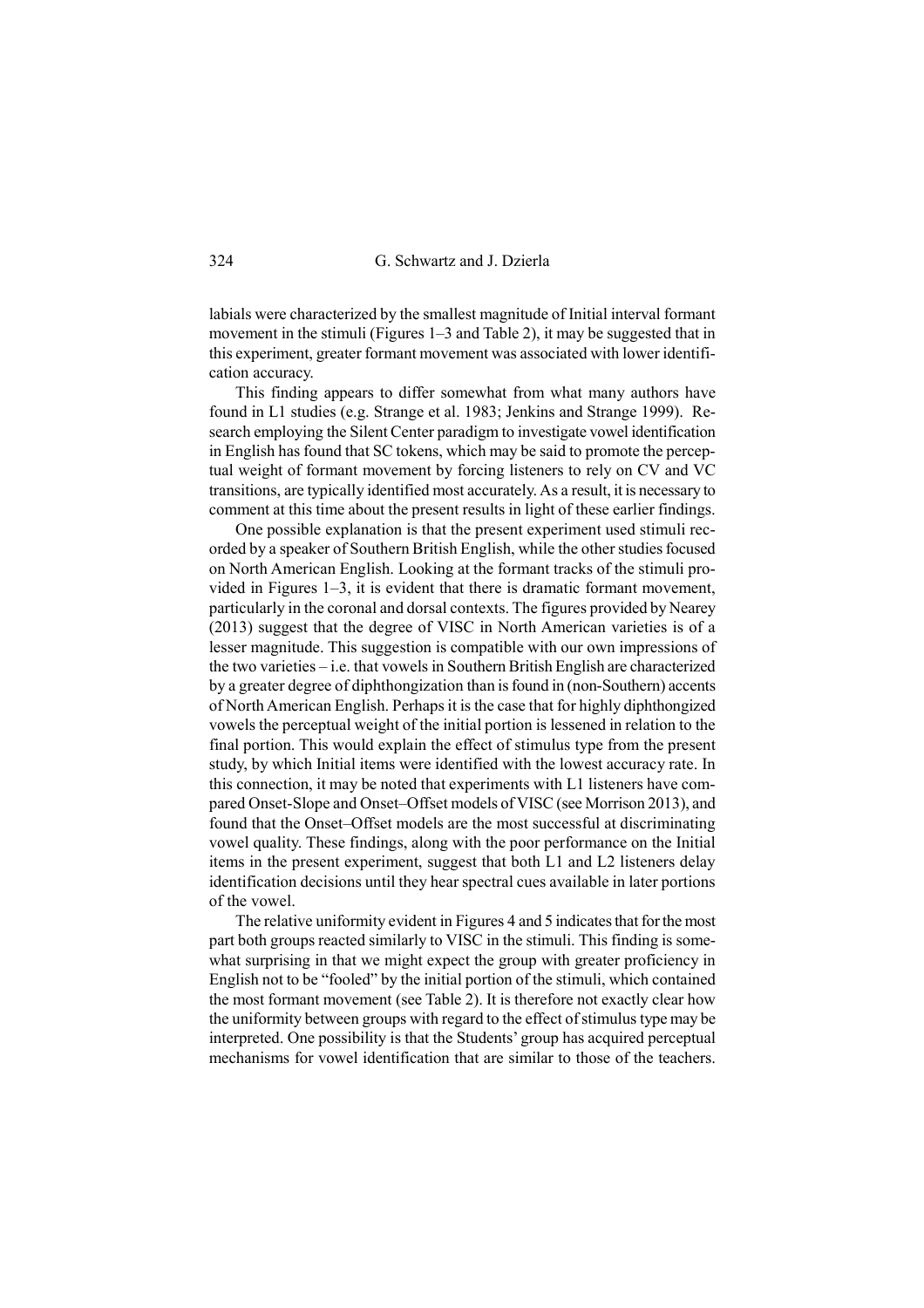This interpretation highlights the desirability of running this same experiment with L1 speakers of British English. Unfortunately, a homogenous group of British listeners is difficult to find in Poznan. If the uniformity were to be found to extend to native listeners as well, then the current findings could be interpreted to mean that the fine-tuning of the perceptual system to phonetic details such as VISC is well underway in learners at the B1 level. If native listeners showed different effects of Stimulus Type, then we could make a claim that vowel acquisition is persistently difficult chore for L2 learners of English, who even at the C2 level have trouble using phonetic details such as VISC to overcome equivalence classification (Flege 1995).

The results from the individual vowel pairs, which included some cases where the inter-group uniformity did not hold, may shed some light on this question. In three out of the four vowel pairs, there is some evidence that the Teachers' group has made greater progress in using VISC for vowel identification. For the FLEECE–KIT pair, the Students, but not the Teachers showed an effect by which the labial context induced higher accuracy than other contexts. Since the labial context was characterized by a smaller degree of VISC in the stimuli, it may be said that the Students group had greater difficulty dealing with the movement in the other contexts, while the Teachers had overcome this difficulty. A similar claim could be made about the Context–Type interaction for the Students (but not the Teachers) for the DRESS–TRAP pair, in which dorsal items with the greatest degree of VISC led to more identification errors. In the GOOSE–FOOT pair we found that the effect of the Initial tokens was significant for the Students but not the Teachers. In other words, hearing only the initial portion of these vowels caused greater problems for the Students than the Teachers, who may have been able to extrapolate the formant frequencies missing from the later part of the vowel.<sup>5</sup> The STRUT-LOT pair also showed one nonuniform effect of stimulus type by which the Students but not the Teachers were least accurate with the Final tokens. In sum, the overall picture is one of uniformity, but for some vowel pairs we may indeed witness effects of proficiency on the use of dynamic information for vowel perception.

Another striking aspect of our results is that the different pairs induced differences in overall accuracy both within groups and across groups. The largest differences in accuracy between the groups were found for the FLEECE–KIT pair followed by the LOT–STRUT pair, while the other two pairs yielded equally high

-

 $<sup>5</sup>$  It should also be mentioned that the spellings for this pair are ambiguous, which may have con-</sup> tributed to the overall low accuracy rates for both groups. We are grateful to a reviewer for pointing this out.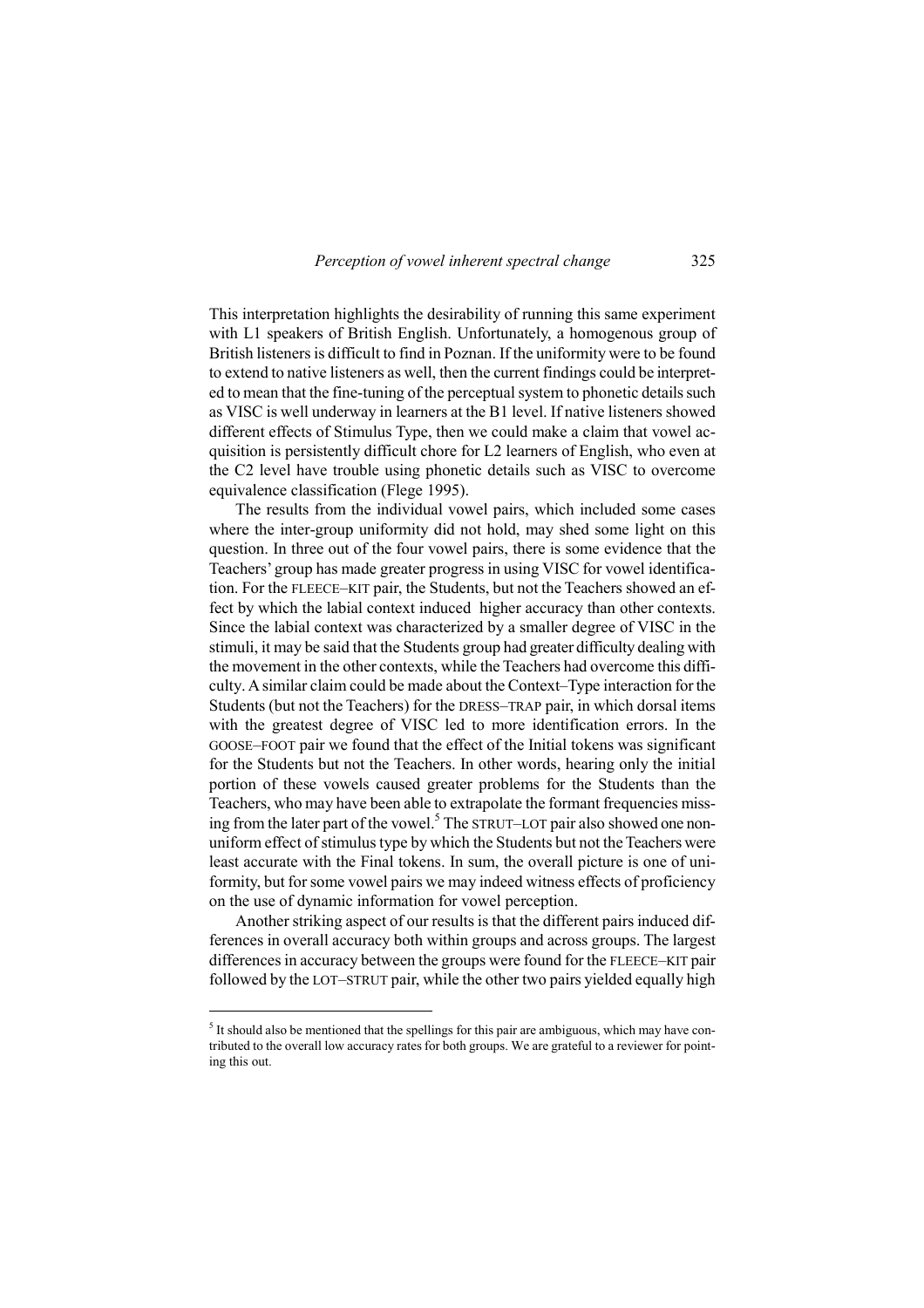(DRESS–TRAP) and low (GOOSE–FOOT) accuracy rates in the two groups. Clearly, more L1 interference persisted in the GOOSE–FOOT pair, since even the Teachers performed with just over chance-level accuracy. Since the functional load of this pair is significantly smaller in English than for the other pairs, it may be suggested that the ability of use phonetic details such as VISC for L2 perception may be a function of input frequency. This would be in line with usage-based or exemplar approaches to phonology (e.g. Johnson 1997; Bybee 2001), for which frequency effects are crucial for the formation of phonological categories. At the same time, however, the hypothesis underlying this research is that the degree of VISC in a given language is a systemic feature, suggesting that it may be encoded by means of an abstract phonological category. In what follows, we will consider the phonological origins of VISC and possible interactions with the type of frequency effect that may underlie the findings of the current experiment.

### 4. General discussion

The phonologization of differing degrees of VISC across languages is a product of an ambiguity built into the Onset Prominence representational framework (OP; Schwartz 2013, 2016). In the OP environment, there are multiple ways of encoding the relationship between phonological structure and the acoustic signal. One such ambiguity involves the initial portion of vowels, which are acoustically vocalic but typically contain cues to the identity of the preceding consonant (e.g. Wright 2004). In the OP environment, this is represented by the Vocalic Onset (VO) node of structure. Relevant representations are shown in Figure 9. Trees (a) and (b) on the left illustrate the consonantal parse of VO, which is joined into the same hierarchical structure as Closure and Noise nodes associated with obstruents. On the right in trees (c) and (d), we see a vocalic parse of VO. Systems such as the one on the left are normally associated with a greater degree of VISC, since the consonantal representation is allowed to occupy a greater proportion of vowel duration. In other words, in such systems it may be said that consonants "intrude" into the structural space of vowels, resulting in greater consonant-vowel interactions and more formant movement. For Polish learners of English, we assume that the acquisition process involves mastering a consonantal VO system (trees a and b) after starting with Vocalic VO system (trees c and d) in L1. Thus, proficient L2 users must become attuned to the greater degree of consonant-induced formant movement found in English.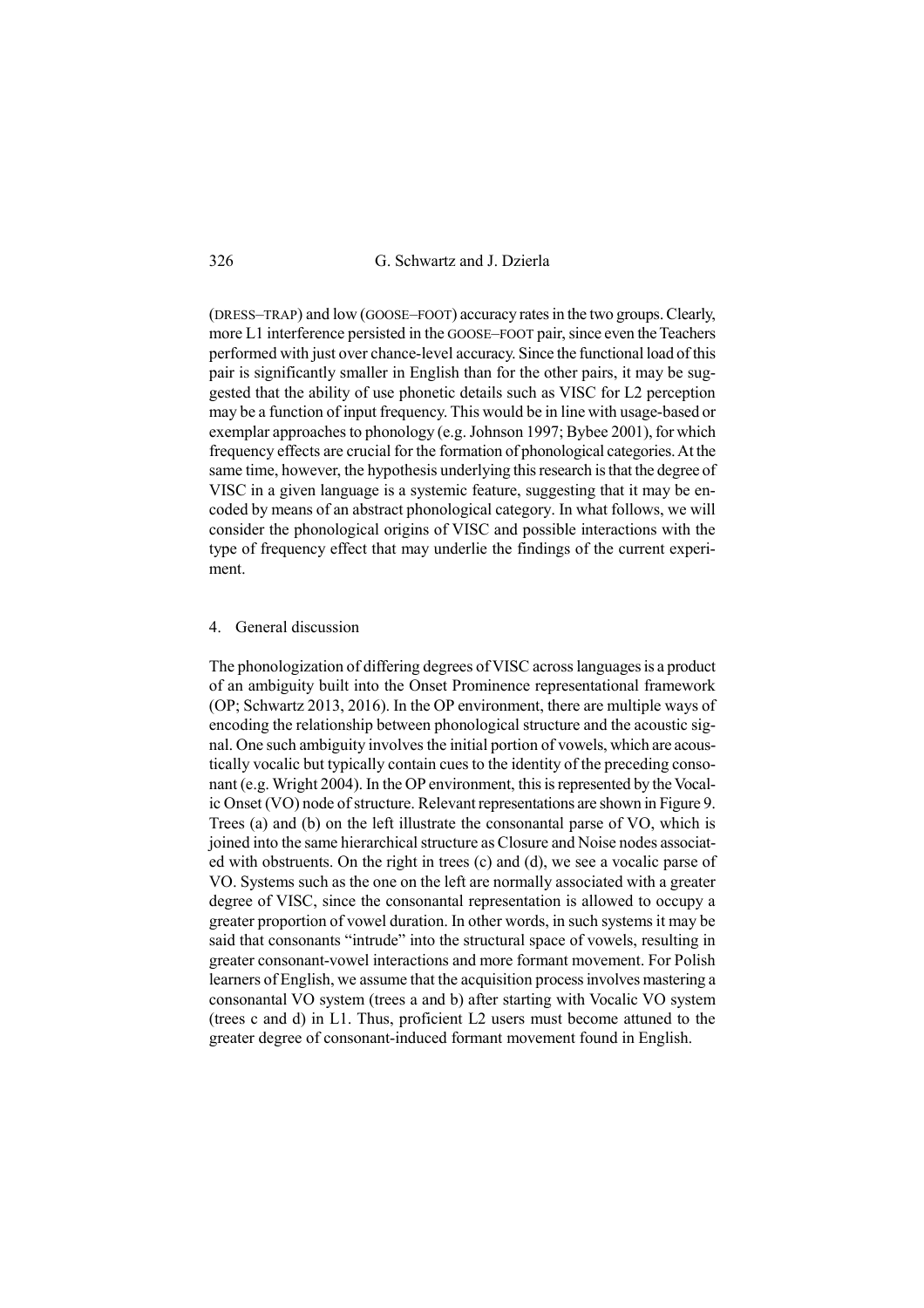

Figure 9. Consonantal (trees a and b) vs. vocalic (trees c and d) parses of VO in the OP framework. A greater degree of VISC is expected for the consonantal parse posited for English.

The VO parses shown in Figure 9 are essentially a function of prosodic organization, which governs a range of phonological phenomena that often differ systematically across languages (for details, see Schwartz 2016). At the same time, differences in vowel quality are related to the realization of melodic features that attach to OP trees. From this perspective, acquisition of L2 vowels may involve the reconfiguration of melodic specifications within the structures of the given "segments". For example, accurate production and identification of the GOOSE vowel is possible only after learners become aware that the English vowel "target" is located in the later portion of the vowel, i.e. under the Vocalic Target node, rather than under VO as in Polish. The apparent effects of frequency on identification accuracy observed in the present study, by which GOOSE–FOOT pairs were identified much less robustly than the other vocalic pairs, are perfectly compatible with this phonological perspective. Briefly stated, it may be argued that more common vowels are more conducive to the prosodic reorganization that is essential for successful acquisition. GOOSE–FOOT pairs lag behind others in acquisition. Since these pairs are heard less frequently, Polish learners are slower to associate the vowel's identity with a later portion of its duration, as suggested by systems with consonantal VO affiliation shown in Figure 9.

By offering phonetically refined representations that split vowel "segments" into multiple prosodic positions, the OP framework offers an area of compatibility between exemplar models incorporating frequency effects, and more abstract aspects of phonological representation. The key assumption of exemplar models is that phonological categories emerge on the basis of language input, which is of course rich in phonetic detail. In the OP environment, phonetic details associ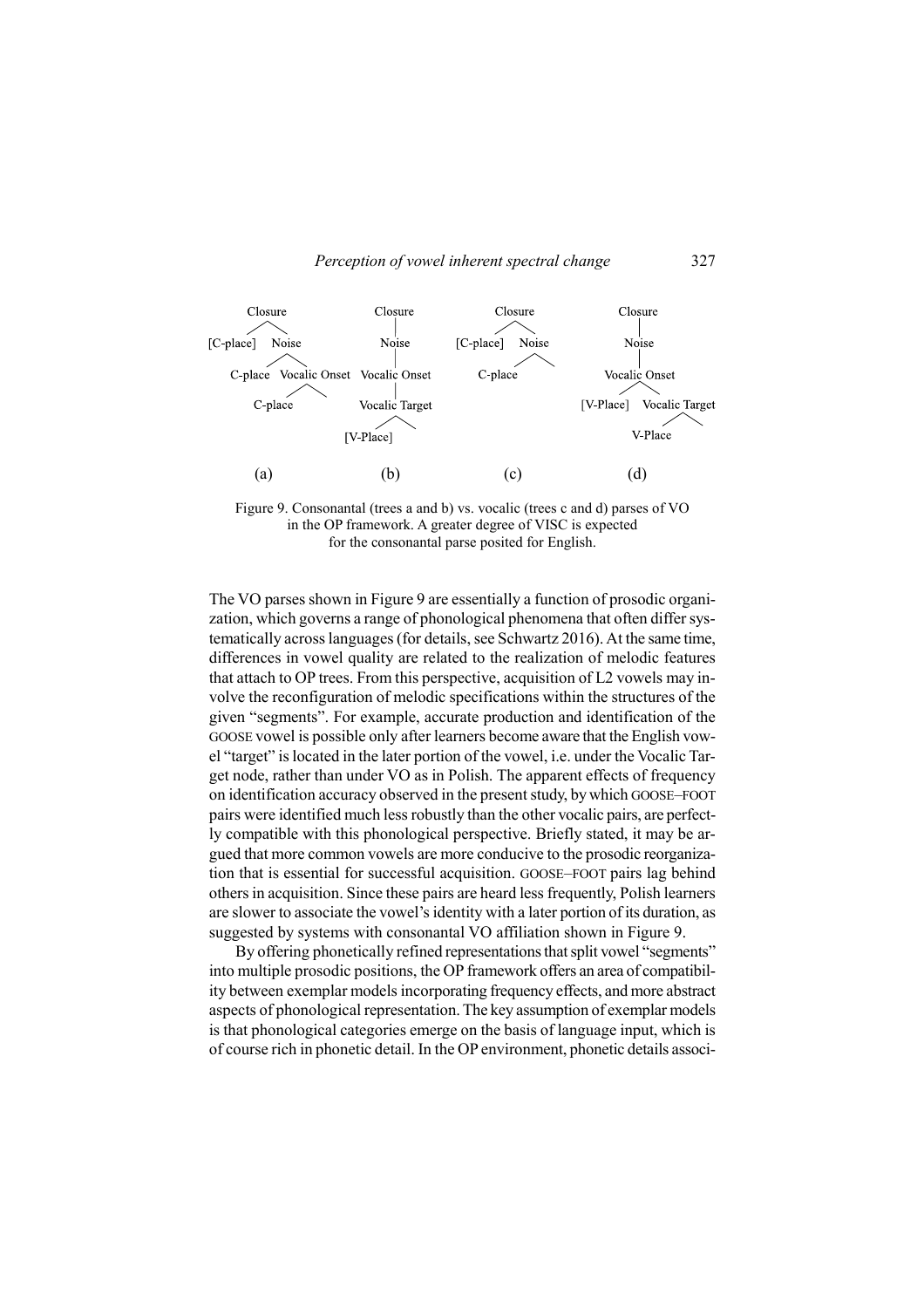ated with VISC are phonologized, providing insight into which emergent phonological categories may form, and how. With traditional representations, in which a vowel is a monolithic phonological unit, there are no obvious channels of communication between phonological abstraction and exemplar models.

5. Acknowledgement

This research is supported by a grant from the Polish National Science Centre, project nr UMO-2014/15/B/HS2/00452. We are grateful to Bartosz Brzoza and Olga Witczak for assistance with E-Prime, and to Anna Balas for providing the base recordings for our stimuli.

## **REFERENCES**

- Best, C. 1995. A direct realist view of cross-language speech perception. In: Strange, W. (ed.). *Speech perception and linguistic experience: Issues in cross-language research*. Timonium, MD: York Press. 171-204.
- Best, C. T. and M.D. Tyler. 2007. "Nonnative and second-language speech perception: Commonalities and complementarities". In: Munro, M.J. and O.-S. Bohn (eds.), *Second language speech learning – the role of language experience in speech perception and production*. Amsterdam: John Benjamins. 13–34.
- Blevins, J. 2004. *Evolutionary phonology: The emergence of sound patterns*. Cambridge: Cambridge University Press.
- Boersma, P. and D. Weenink. 2017. Praat: doing phonetics by computer [Computer program]. Version 6.0.24, retrieved 6 January 2017 from http://www.praat.org/
- Bohn, O.-S. 1995. "Cross language speech perception in adults: First language transfer doesn't tell it all". In: Strange, W. (ed.), *Speech perception and linguistic experience: Theoretical and methodological issues*. Timonium, MD: York Press. 279– 304.
- Bybee, J. 2001. *Phonology and language use*. Cambridge: Cambridge University Press.
- Collins, B. and I. Mees. 2009. *Practical phonetics and phonology. A resource book for students*. London: Routledge.
- Cruttenden, A. 2001. *Gimson's pronunciation of English.* (6th ed.) London: Arnold.
- Dukiewicz, L. and I. Sawicka. 1995. *Gramatyka współczesnego języka polskiego Fonetyka i fonologia* [Grammar of Modern Polish – Phonetics and phonology]. Warsaw: PAN, Instytut Języka Polskiego.
- Elvin, J., D. Williams and P. Escudero. 2016. "Dynamic acoustic properties of monophthongs and diphthongs in Western Sydney Australian English". *Journal of the Acoustical Society of America* 140(1). 576–581.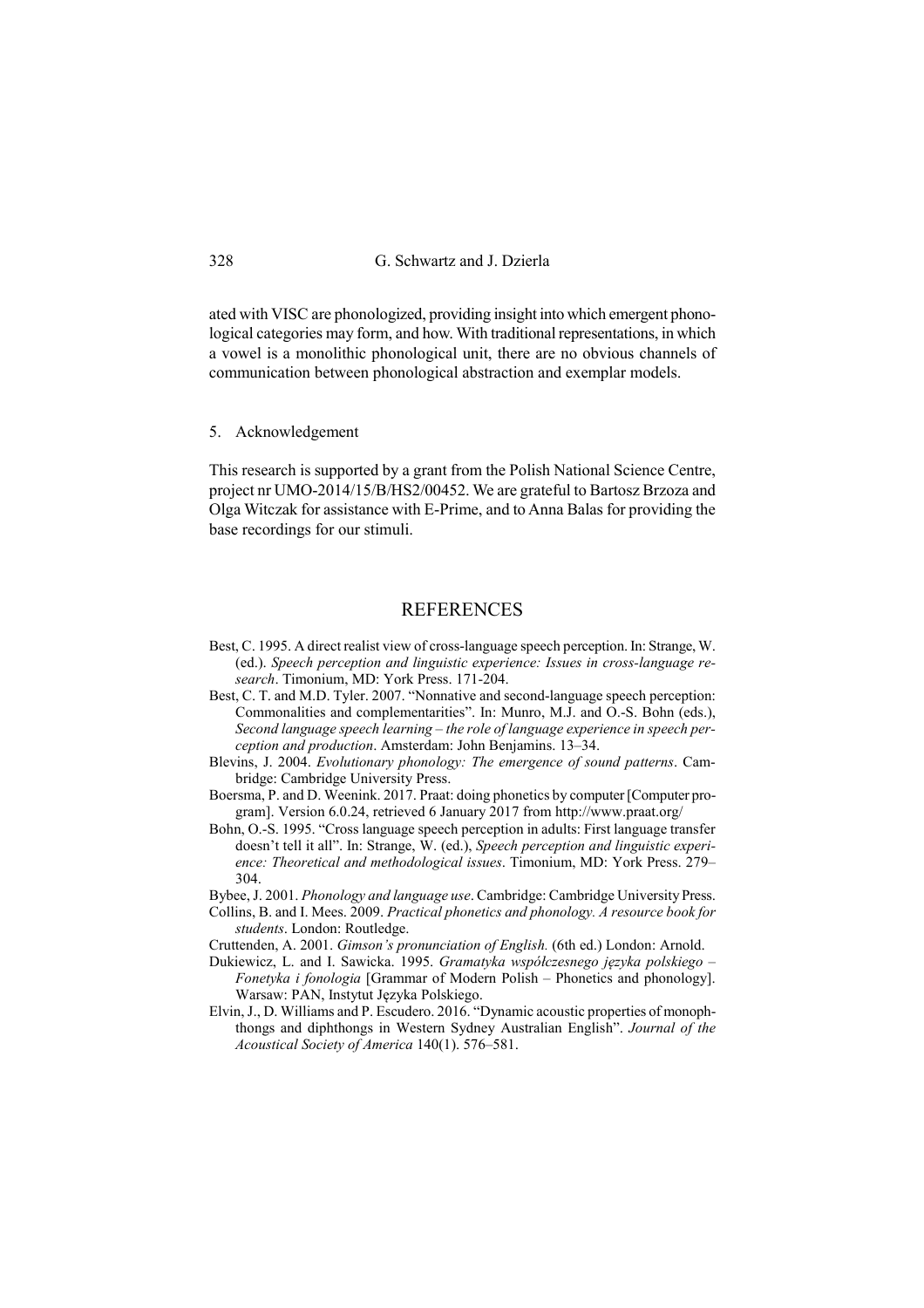- Escudero, P. and P. Boersma. 2004. "Bridging the gap between L2 speech perception research and phonological theory". *Studies in Second Language Acquisition* 26. 551– 585.
- Fox, R.A. and E. Jacewicz. 2009. "Cross-dialectal variation in formant dynamics of American English vowels". *Journal of the Acoustical Society of America* 126. 2603–2618.
- Flege, J.E. 1987. "The production of 'new' and 'similar' phones in a foreign language: Evidence for equivalence classification". *Journal of Phonetics* 15. 47-65.
- Flege, J.E. 1995. "Second language speech learning: Theory, findings, and problems". In: Strange, W. (ed.), *Speech perception and linguistic experience: Theoretical and methodological issues*. Timonium, MD: York Press. 233–277.
- Hillenbrand, J., M. Clark and T. Nearey. 2001. "Effects of consonant environment on vowel formant patterns". *Journal of the Acoustical Society of America* 109(2). 748– 763.
- Hillenbrand, J. 2013. "Static and dynamic approaches to vowel perception". In: Morrison, G and P. Assmann (eds.), *Vowel inherent spectral change*. Berlin: Springer: 9– 30.
- IBM Corp. 2013. IBM SPSS Statistics for Windows, Version 22.0. Armonk, NY: IBM Corp.
- Jacewicz, E. and R.A. Fox. 2013. "Cross-dialectal differences in dynamic formant patterns in American English vowels". In: Morrison, G. and P. Assmann (eds.), *Vowel inherent spectral change*. Berlin: Springer. 171–198.
- Jekiel, M. 2010. Dynamic information for Polish and English vowels in syllable onsets and offsets. (BA thesis, Adam Mickiewicz University in Poznań.)
- Jenkins, J. J. and W. Strange. 1999. "Perception of dynamic information for vowels in syllable onsets and offsets". *Perception and Psychophysics* 61. 1200–1210.
- Johnson, K. 1997. "Speech perception without speaker normalization: An exemplar model". In: Johnson, K. and J. Mullenix (eds.), *Talker variability in speech processing*. New York: Academic Press. 3–26.
- Jin, S.H. and C. Liu. 2013. "The vowel inherent spectral change of English vowels spoken by native and non-native speakers". *Journal of the Acoustical Society of America* 133(5). 363–369.
- Lindblom, B. 1963. "Spectrographic study of vowel reduction". *Journal of the Acoustical Society of America* 35. 1773–1781.
- Morrison, G. 2013. "Theories of Vowel Inherent Spectral Change". In: Morrison, G. and P. Assmann (eds.), *Vowel inherent spectral change*. Berlin: Springer. 31–48.
- Morrison, G and P. Assmann (eds) 2013. *Vowel inherent spectral change*. Berlin: Springer.
- Nearey, T. and P. Assmann. 1986. "Modeling the role of vowel inherent spectral change in vowel identification". *Journal of the Acoustical Society of America* 80. 1297– 1308.
- Ohala, J.J. 1981. "The listener as a source of sound change". In: Masek, C.S. et al. (eds.), *Papers from the Parasession on Language and Behavior*. Chicago: Chicago Linguistic Society. 178–203.
- Peterson, G. and I. Lehiste. 1960. "Duration of syllable nuclei in English". *Journal of the Acoustical Society of America* 32(6). 693–703.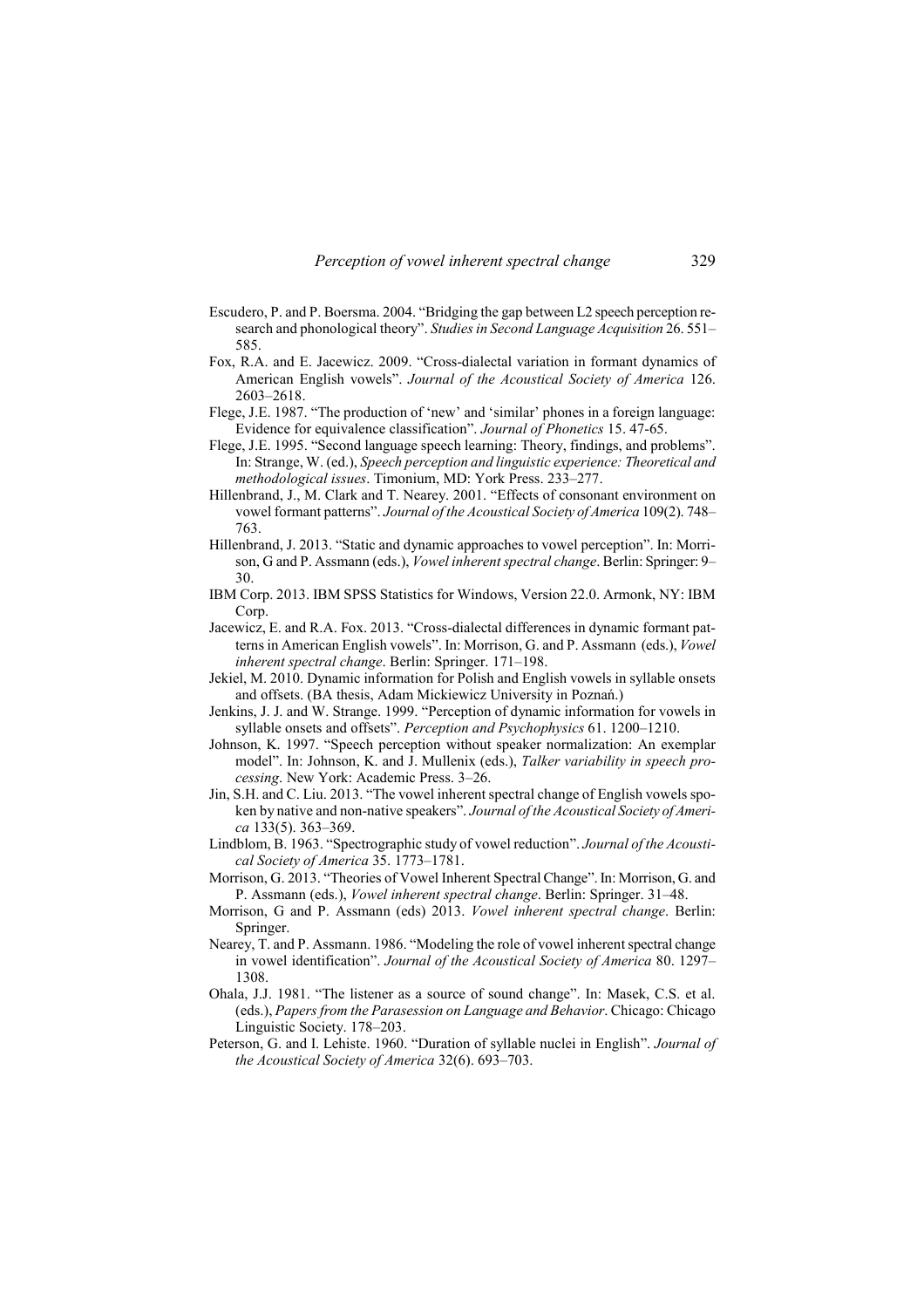- Rogers, C.L., M. Glasbrenner, T. DeMasi and M. Bianchi. 2013. "Vowel inherent spectral change and the second language learner". In: Morrison, G and P. Assmann (eds.), *Vowel inherent spectral change*. Berlin: Springer. 231–259.
- Rojczyk, A. 2011. "Overreliance on duration in nonnative vowel production and perception: The within lax vowel category contrast". In: Wrembel, M., M. Kul nad K. Dziubalska-Kołaczyk (eds.), *Achievements and perspectives in SLA of speech: New Sounds 2010* (vol. 2). Bern: Peter Lang. 239–249.
- Schwartz, G. 2013. "A representational parameter for onsetless syllables". *Journal of Linguistics* 49(3). 613–646.
- Schwartz, G. 2016. "On the evolution of prosodic boundaries paremeter settings for Polish and English". *Lingua* 171. 37–74.
- Schwartz, G., G. Aperliński, J. Weckwerth and K. Kaźmierski. 2016a. "Dynamic targets in the acquisition of L2 English vowels". *Research in Language* 14(2). 181–202.
- Schwartz, G., G. Aperliński, M. Jekiel and K. Malarski. 2016b. "Spectral dynamics in L1 and L2 vowel perception". *Research in Language* 14(1). 61–77.
- Stevens, K.N. and A.S. House. 1963. "Perturbation of vowel articulations by consonant context". *Journal of the Acoustical Society of America* 85. 2135–2153.
- Strange, W. 1989. "Evolving theories of vowel perception". *Journal of the Acoustical Society of America* 85. 2081–2087.
- Strange, W., J. Jenkins and T. Johnson. 1983. "Dynamic specification of coarticulated vowels". *Journal of the Acoustical Society of America* 34. 695–705.
- Williams, D. and P. Escudero. 2014. "A cross-dialectal acoustic comparison of vowels in Northern and Southern British English". *Journal of the Acoustical Society of America* 136(5). 2751–2761.
- Williams, D., J. van Leussen and P. Escudero. 2015. "Beyond North American English: Modelling vowel inherent spectral change in British English and Dutch". *Proceedings of the 18th International Congress of Phonetic Sciences*. Glasgow: University of Glasgow.
- Wright, R. 2004. "A review of perceptual cues and cue robustness". In: Hayes, B., R. Kirchner and D. Steriade (eds.), *Phonetically based phonology*. Cambridge: Cambridge University Press. 34–57.

#### **Address correspondence to:**

Geoffrey Schwartz Faculty of English Adam Mickiewicz University Collegium Novum al. Niepodległości 4 61-874 Poznań Poland geoff@wa.amu.edu.pl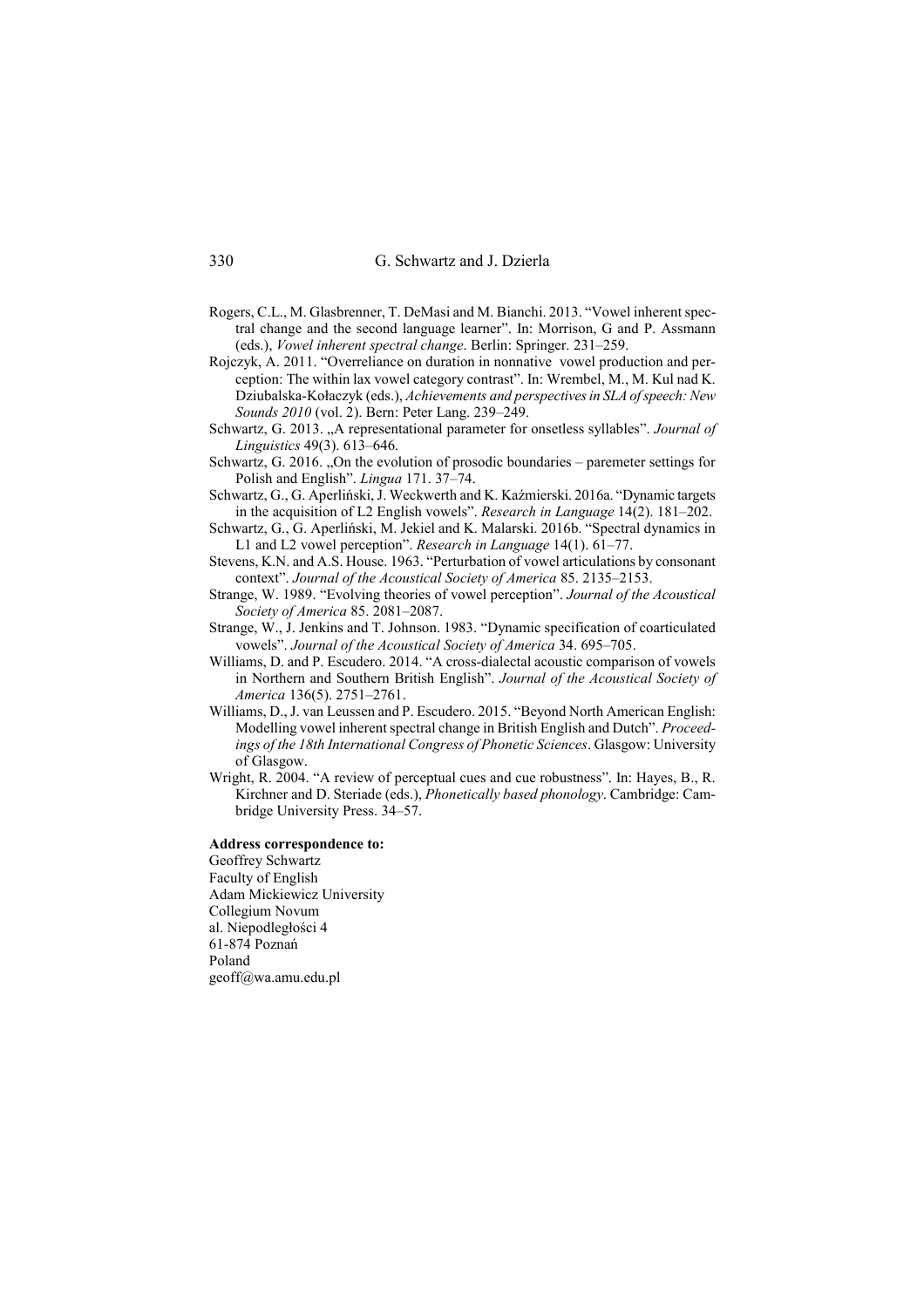## APPENDIX 1 Acoustic summary of base recordings for stimuli

| Vowel         | Context | Mean $F1(Hz)$ | Mean F <sub>2</sub> (Hz) | Duration (msec) |
|---------------|---------|---------------|--------------------------|-----------------|
| <b>DRESS</b>  | velar   | 581           | 2085                     | 127             |
| <b>DRESS</b>  | labial  | 632           | 1809                     | 133             |
| <b>DRESS</b>  | coronal | 593           | 1899                     | 146             |
| <b>FLEECE</b> | velar   | 308           | 2422                     | 142             |
| <b>FLEECE</b> | labial  | 302           | 2416                     | 140             |
| <b>FLEECE</b> | coronal | 290           | 2282                     | 126             |
| FOOT          | velar   | 400           | 1256                     | 115             |
| <b>FOOT</b>   | labial  | 424           | 1058                     | 117             |
| FOOT          | coronal | 427           | 1397                     | 120             |
| <b>GOOSE</b>  | velar   | 310           | 1456                     | 116             |
| <b>GOOSE</b>  | labial  | 328           | 1064                     | 113             |
| <b>GOOSE</b>  | coronal | 338           | 1582                     | 109             |
| <b>KIT</b>    | velar   | 419           | 2165                     | 103             |
| <b>KIT</b>    | labial  | 460           | 2084                     | 113             |
| <b>KIT</b>    | coronal | 406           | 2156                     | 133             |
| $_{\rm LOT}$  | velar   | 563           | 1025                     | 126             |
| LOT           | labial  | 609           | 915                      | 128             |
| LOT           | coronal | 573           | 1103                     | 147             |
| <b>STRUT</b>  | velar   | 713           | 1198                     | 128             |
| <b>STRUT</b>  | labial  | 703           | 1098                     | 149             |
| <b>STRUT</b>  | coronal | 676           | 1313                     | 140             |
| <b>TRAP</b>   | velar   | 790           | 1656                     | 159             |
| <b>TRAP</b>   | labial  | 821           | 1459                     | 164             |
| <b>TRAP</b>   | coronal | 720           | 1540                     | 168             |